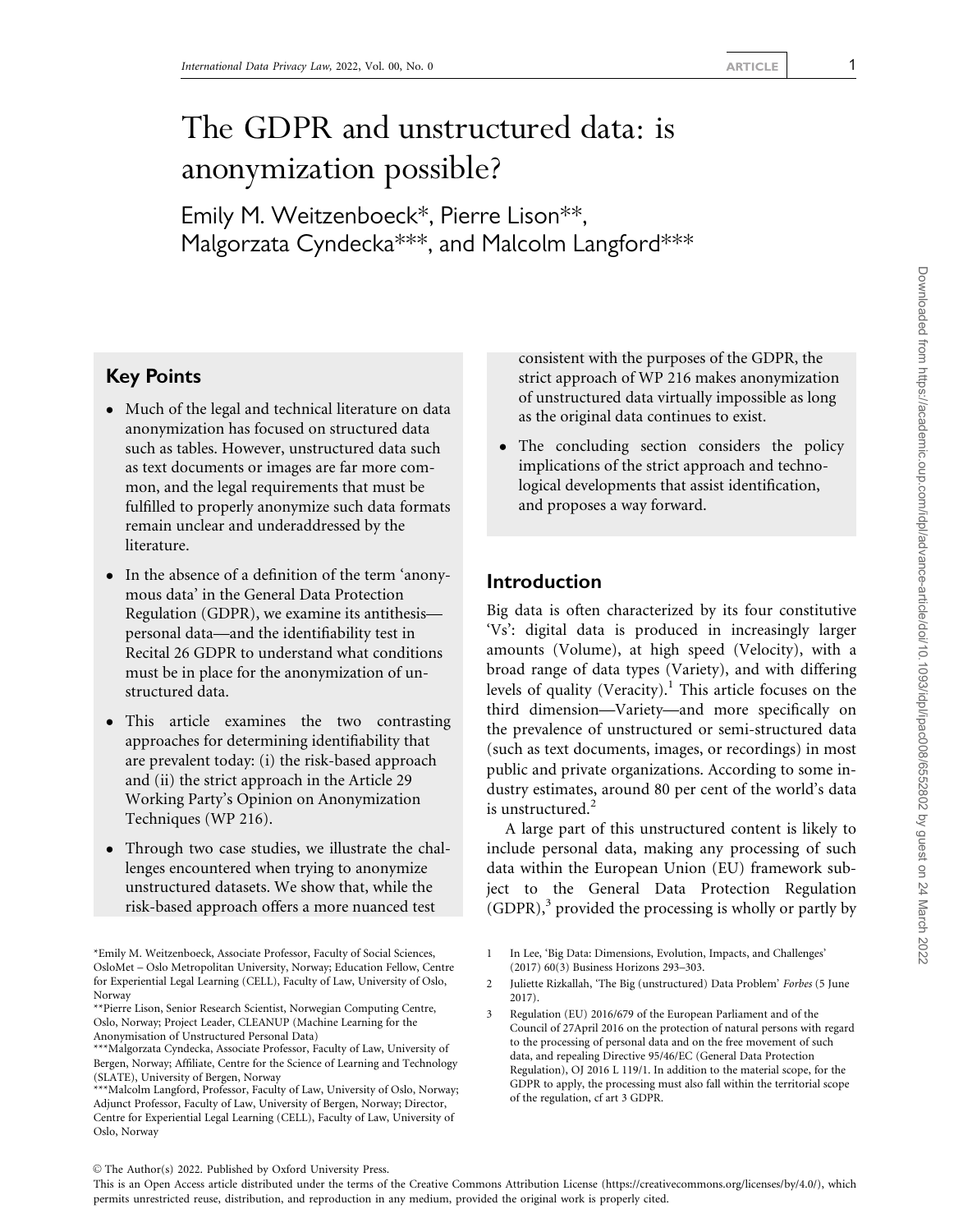automated means or, in the case of manual processing, as long as the data processed form part of or are intended to form part of a filing system. $4$  Manual processing of files or sets of files, as well as their cover pages, which are not structured according to specific criteria thus fall outside the material scope of the GDPR.<sup>5</sup> However, since much unstructured data today are processed by automated means or, in the case of manual processing, are likely to be held in a filing system, very little unstructured data will fall outside the material scope of the GDPR. This means that processing of such data will thus only be permitted if it is done in a lawful, fair, and transparent manner and in accordance with the data protection principles underlying the GDPR.<sup>6</sup>

Furthermore, any further use of personal data that is incompatible with the purpose for which it was originally collected is only allowed if the data subject consents or if permitted by statutory  $law<sup>7</sup>$  Admittedly, no new consent or separate legal basis is required in respect of further processing for archiving in the public interest, scientific or historical research purposes, or statistical purposesthis is not considered incompatible with the original purpose, cf Article 5(1)(b) GDPR. As long as technical and organizational measures pursuant to Article 89(1) GDPR (eg pseudonymization) are put in place, personal data may be further processed for such purposes. Otherwise, for all other new purposes, secondary use requires consent or a separate statutory basis, cf Article 6(4) GDPR. It is therefore not surprising that technologists, businesses, and the public sector are seeking to anonymize unstructured data—manually and increasingly computationally—so that any processing thereof will thereby fall outside the scope of the GDPR.

Although the GDPR adopts a broad view of what should be considered personal data, much of the legal and technical literature on the topic of anonymization has focused on what is often called structured data such as tabular databases. Structured datasets are characterized by a precise format that must be explicitly defined in advance and is strictly enforced by the database system. For instance, a tabular database is expressed as a list of 'records', each record being associated to a fixed,

predefined set of attributes (such as age or nationality) and each attribute being associated to a predefined range of possible values (such as a positive number for the age, or the name of an existing country for the nationality).

However, structured datasets are only the tip of the data iceberg, and many types of data do not fit into such predefined formats. In particular, 'text documents<sup>8</sup> may convey personal information through various linguistic formulations that are difficult to predict in advance. 'Images' can also express personal information through a broad spectrum of visual signals—most obviously when the image includes human faces or other identifiable features, but also through more indirect signals, such as pictures of vehicles with visible license plates. Similarly, 'audio recordings' may reveal personal information through acoustic patterns including both the voice of the speakers and the linguistic content that those speakers express. Unstructured data also include 'videos' and other 'multimedia content' which combine the above data types.

The common denominator between those unstructured data types is the fact that they do not follow a fixed, predefined template. As we shall see, this characteristic has important implications regarding the (im) possibility of conducting anonymization of such unstructured datasets in such a manner that they will no longer be deemed to constitute personal data pursuant to the GDPR (henceforth referred to as 'GDPRcompliant anonymisation' in this article).

The question of how to anonymize unstructured data such as texts or images (and whether this operation is at all possible in view of the requirements in the GDPR) has far-reaching consequences. Indeed, virtually all public or private organizations need to process and store unstructured data of some kind (including emails, casehandling notes, reports, recordings, pictures of various kinds, etc.). This notably includes data held by healthcare institutions, as much of today's medical information is only available in the form of text records such as clinical notes. Access to unstructured data including personal information is also a vital part of many

— uskonnollinen yhdyskunta [2018] ECLI:EU:C:2018:551, paras 57 and 58.

7 See art 5(1)(b) and art 6(4) GDPR.

<sup>4</sup> See art 2(1) GDPR. A 'filing system' is 'any structured set of personal data which are accessible according to specific criteria, whether centralised, decentralised or dispersed on a functional or geographical basis', cf art 4(6) GDPR. As explained by the Court of Justice of the EU in Case C- $25/17$  (Jehovah Witness), the analogous requirement in art  $2(c)$  of the Data Protection Directive (95/46/EU) that the set of personal data must be 'structured ... according to specific criteria' is 'simply intended to enable personal data to be easily retrieved'. Apart from that requirement, the article 'does not lay down the practical means by which a filing system is to be structured or the form in which it is to be presented'. See Case C-25/17 Tietosuojavaltuutettu intervening parties Jehovan todistajat

<sup>5</sup> See Recital 15 GDPR.

<sup>6</sup> See art 5 GDPR.

<sup>8</sup> In this article, the term 'text document' shall be interpreted in a broad sense to encompass any type of data that includes free-form textual content. This definition includes therefore both formal communication (technical reports, clinical notes, web pages) as well as more informal, user-generated content (such as emails, blog posts or social media messages).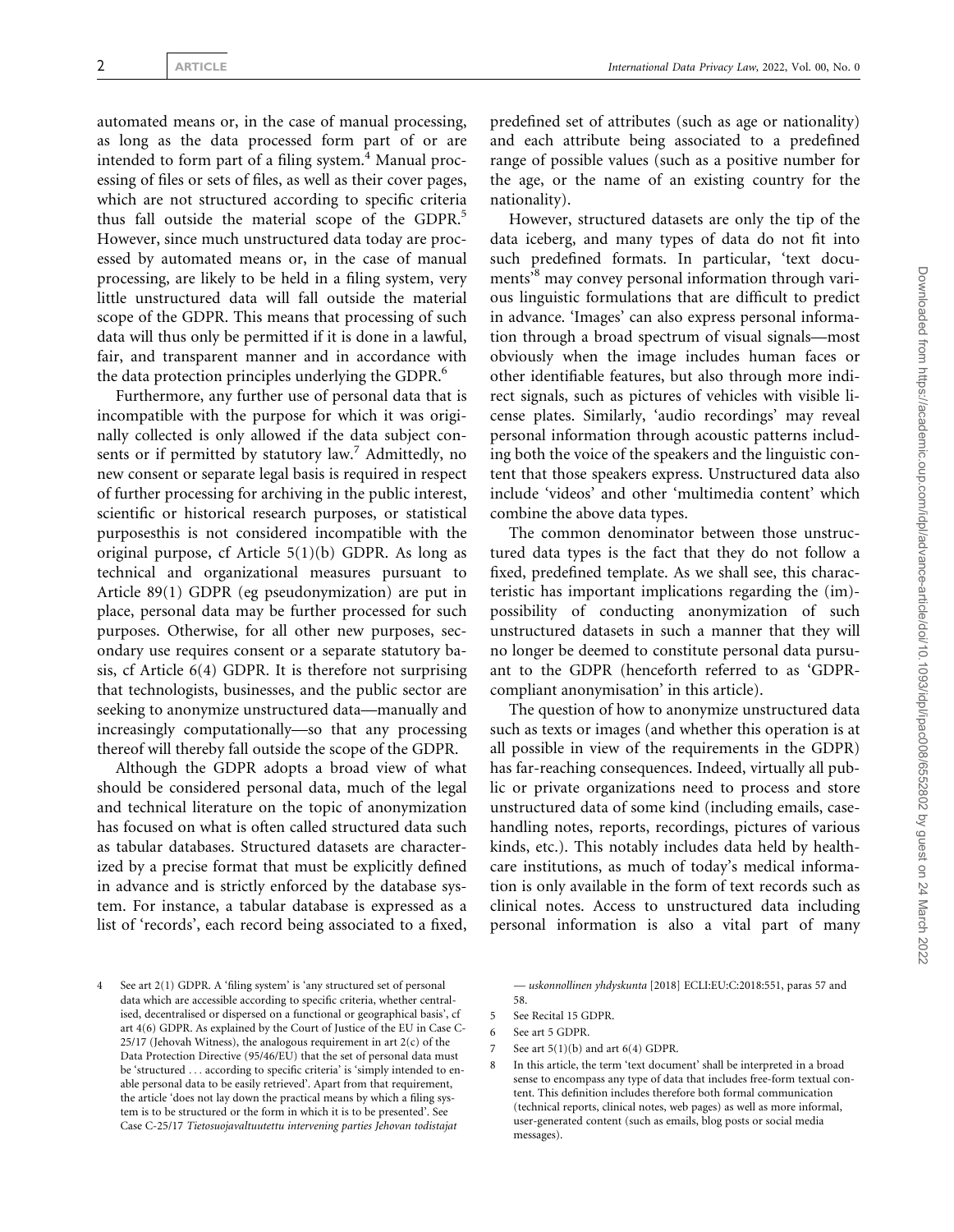scientific fields, including social sciences, law, psychology, medical research and the humanities. However, as far as we can surmise, the legal scholarship on anonymization, whether it concerns the GDPR or national privacy laws throughout the world—is not focused on the less visible part of the data iceberg—unstructured data. The use of unstructured data is occasionally named, but not analysed in depth.<sup>9</sup>

This article makes two claims. First, that a risk-based approach to anonymization provides the most defensible interpretation of the GDPR and provides some space for the use of unstructured data after an anonymization process. Second, that, if we are to follow what is perhaps the most well-known interpretation on what to consider anonymous data according to the GDPR, ie Article 29 Working Party's Opinion 05/2014 on Anonymisation Techniques ('WP 216'),<sup>10</sup> the anonymization of unstructured data is essentially impossible. This impossibility in this strict approach does not primarily stem from the difficulty of masking direct and indirect identifiers in unstructured data (although, as we shall see, this task is far from trivial). Rather, the main legal difficulty resides in how the requirement of non-linkability between the anonymized data set and the original data source is interpreted in WP 216. When applied to unstructured data, this requirement is virtually impossible to satisfy due to the presence of various patterns (such as the occurrences of specific words or phrases in text documents) that can be exploited to link back an anonymized dataset to its original source. Consequently, if one were to follow the dictates of WP 216, the only remaining solution to obtain GDPR-compliant anonymizations of unstructured data is to effectively delete the original dataset, a measure that is typically unfeasible for most data controllers and would in many cases contravene other legal provisions.<sup>11</sup> Thus, we conclude that if this strict approach is the preferred approach,

9 For example, Kshetri commented that, 'Most organizations lack mechanisms to ensure that employees and third- parties have appropriate access to unstructured data and they are in compliance with data protection regulations': Nic Kshetri, 'Big Data's Impact on Privacy, Security and Consumer Welfare' (2014) 38 Telecommunications Policy 1134, at 1138. After making a similar point, Cumbley and Church note in passing that the existing data protection laws might be too harsh for unstructured data: 'Therefore Big Data provides a useful focus for many of the issues currently facing the privacy community and might suggest the need for more, or at least, tighter regulation. However, each step of the Big Data lifecycle – collection, combination, analysis and use – is already regulated by a current privacy framework which addresses most concerns and provides a sensible balance between the risks and benefits of Big Data. In fact, the more compelling case is for less regulation, particularly in relation to unstructured electronic data, which is the predominant reason for the growth of Big Data.': Richard Cumbley and Peter Church, 'Is "Big Data" creepy?' (2013) 29(5) Computer Law & Security Review 601. In their technical paper, Francopoulo and Schaub examine technical difficulties with anonymizing text data and propose a pseudonymization

then WP 216 needs to be revisited as part of a public policy process.

This article is structured as follows: The section 'Technical Definitions' gives a broad overview of the technical issues by first drawing a distinction between structured and unstructured data and then highlighting some of the technical challenges encountered with the anonymization of unstructured data. The section 'Anonymization and Identifiability' delves into the legal issues. It first examines the notion of anonymous data from the point of view of it being the antithesis of personal data. It subsequently analyses the two contrasting approaches for determining identifiability that are prevalent today, ie the risk-based approach and WP 216's zero-risk strict approach, after which there is a discussion of the relevant agents of identification vis-à-vis the identifiability test. The section 'Case Studies' presents two case studies to illustrate the challenges encountered in the process of anonymization of unstructured data, in particular if the rigid interpretation of WP 216 is to be followed. The section 'Discussion and way forward' discusses the legal challenges highlighted in the preceding sections 34, and proposes a way forward.

## Technical definitions

#### Structured and unstructured data

A common distinction in the field of data science is between 'structured' and 'unstructured' data.<sup>12</sup> This distinction rests on how the data is formatted: while structured data depends on a predefined 'data model', unstructured data does not follow a specific, predefined template.

A data model is a precise specification of how data is to be encoded. The easiest and most common data model is probably the 'table' where each row corresponds to a given record, and each column to an

technique to deidentify text data, but stop short from a legal analysis of anonymization: Gil Francopoulo and Léon-Paul Schaub, 'Anonymization for the GDPR in the Context of Citizen and Customer Relationship Management and NLP', Proceedings of the workshop on Legal and Ethical Issues (Legal 2020) 9-14, <[https://hal.archives-ouvertes.fr/hal-](https://hal.archives-ouvertes.fr/hal-02939437/document)[02939437/document](https://hal.archives-ouvertes.fr/hal-02939437/document)> accessed 10 September 2021.

- 10 Art 29 Working Party, 'Opinion 05/2014 on Anonymisation Techniques' (WP 216, 10 April 2014).
- 11 Healthcare institutions are for instance required to retain an archive of their patient records and cannot freely delete them. See, for example, section 7 of the Norwegian Regulations on the Norwegian health archives and the Health Archive Register (Regulations of 18 March 2018 No 268). The requirement to retain such records in an identifiable manner means that such retention remains within the scope of the GDPR.
- 12 See also Borko Furht and Flavio Villanustre, 'Introduction to Big Data' in Borko Furht and Flavio Villanustre (eds), Big Data Technologies and Applications (Springer Switzerland 2016) 3–11).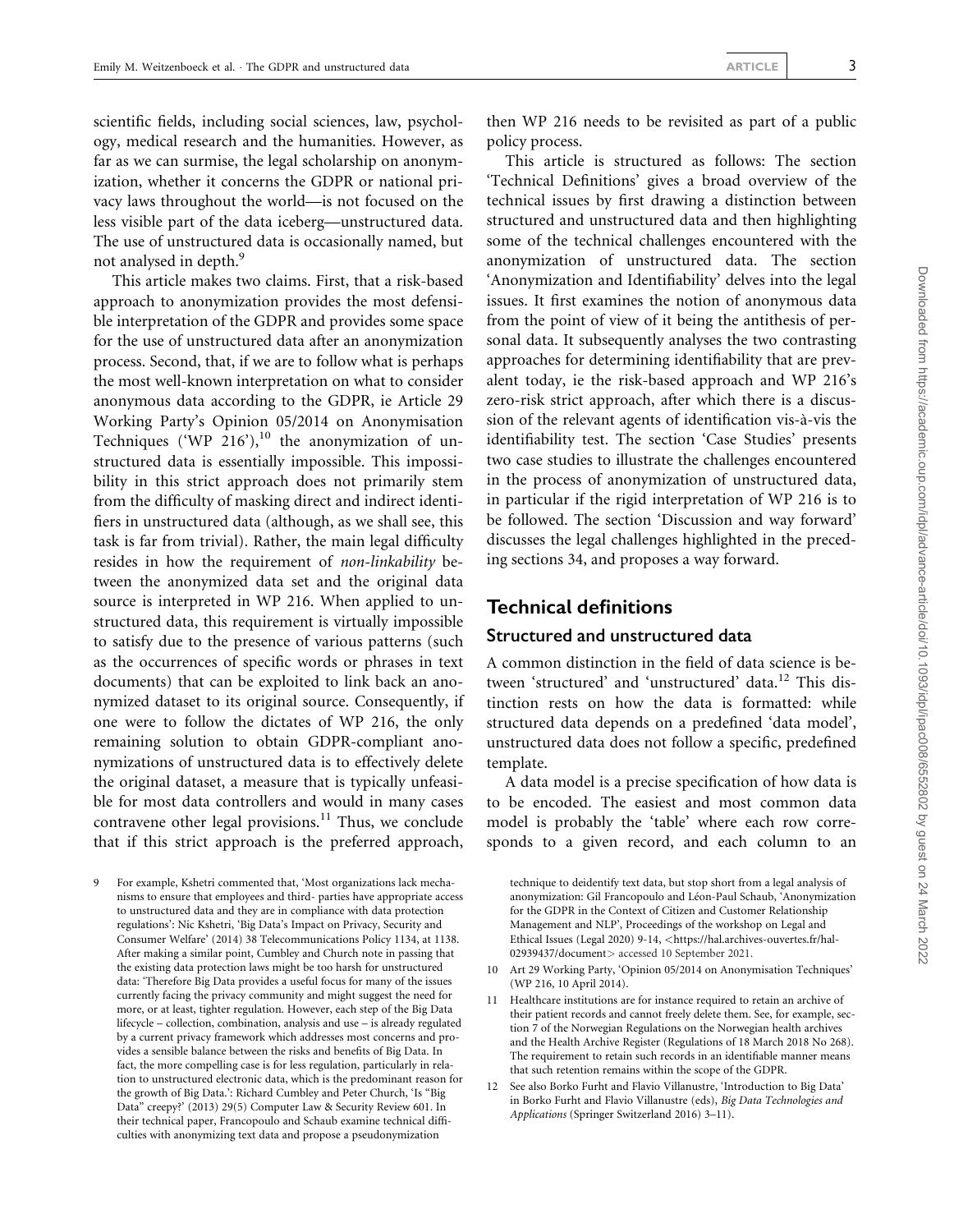| Person name       | Date of birth | Gender | Nationality | Vaccination<br>Status |
|-------------------|---------------|--------|-------------|-----------------------|
| Peter Higgs       | 30.07.1975    | Male   | British     | 2 shots               |
| Andreas Sauner    | 02.10.1981    | Male   | German      | No shot               |
| Laurence Barrière | 03.10.1957    | Female | French      | $1st$ shot            |

<span id="page-3-0"></span>Table 1. Example of personal data expressed in a tabular format

attribute. As shown in Table 1, tabular data imposes several structural constraints to the records. The first constraint is that the attributes associated with each record must be fixed and defined in advance. In the example of Table 1, each record is associated with five attributes (name, date of birth, gender, nationality, and vaccination status). Furthermore, each attribute also has predefined constraints as to the type of values that are permissible. For instance, the date of birth of a living person must be a valid date between 1900 and 2021. Similarly, the nationality only takes a predefined range of possible values.

This predefined structure considerably facilitates the anonymization process, as it provides a clear, unambiguous specification of what is known about each individual. Attributes that correspond to direct identifiers (such as person names) must be systematically erased, while attributes such as date of birth, gender, and nationality are characterized, in the field of computer science, as 'quasi-identifiers'13—which means that they do not typically single out an individual when considered in isolation but may do so when combined with one another and linked with background knowledge.<sup>14</sup> Finally, since the attributes of a given table are all defined in advance, data controllers can easily determine which attribute should be considered as requiring additional protection—as in the last column of our example, which contains health information and belongs therefore to the special categories of personal data pursuant to Article 9(1) GDPR.

There exist other types of data models beyond tabular structures. Another important data model that is widely used in computer science is the 'graph' (sometimes called a 'network'), which is composed of a set of 'nodes' and 'edges' between those nodes.<sup>15</sup> For instance, a graph can be used to express relations between individuals on social media or between adjudicators in legal cases.16 Although such graphs are typically more expressive than tabular databases, they are still required to follow certain structural constraints (for instance, an edge must always be defined between two nodes).

In contrast, 'unstructured data' is not bound by a specific, predefined data model. The most common type of unstructured data are text documents written in 'natural languages' such as English or Chinese.<sup>17</sup> Although texts are generally expected to follow certain linguistic and stylistic conventions (such as adhering to the syntax of the chosen language, or starting a document with a title), those are just social conventions, and a text document may in theory consist of any possible sequence of words or characters. Furthermore, in contrast to tabular databases and other types of structured data, the expressivity of natural languages makes it possible to express the same semantic content in multiple ways.

If we consider again the example from Table 1, personal information on the same three individuals may be expressed in text form in the following manner: Peter Higgs, born on July 30, 1975, is a UK national and has already received 2 shots of the vaccine, while his German colleague Andreas Sauner, who will celebrate his 40th birthday on October 2, did not yet receive any shot. Meanwhile, their common acquaintance Laurence Barrière recently got her first vaccine shot. Mrs. Barrière

Uniqueness of Simple Demographics in the US Population' (2006) Proceedings of the 5th ACM Workshop on Privacy in electronic society 77– 80.

- 16 Malcolm Langford, Daniel Behn and Runar Lie, 'The Revolving Door in International Investment Arbitration' (2017) 20(2) JIEL 301.
- 17 The term 'natural languages' is typically used to distinguish those from programming or mathematical languages, which have a much stricter set of constraints.

<sup>13</sup> See Josep Domingo-Ferrer, David Sánchez and Jordi Soria-Comas, Database Anonymization: Privacy Models, Data Utility, and Microaggregation-based Inter-model Connections (Synthesis Lectures on Information Security, Privacy & Trust, Morgan & Claypool Publishers California 2016).

<sup>14</sup> For instance, the combination of gender, birth date and postal code can be exploited to identify between 63 and 87% of the US population, due to the public availability of US Census Data, as first shown by Latayana Sweeney in her landmark study on re-identification of census data. See Latayana Sweeney, 'Uniqueness of Simple Demographics in the U.S. Population' (2000) Carnegie Mellon University, Laboratory for International Data Privacy, and Philippe Golle, 'Revisiting the

<sup>15</sup> See, eg Stanley Wasserman and Katherine Faust, Social Network Analysis: Methods and. Applications (CUP Cambridge 1994).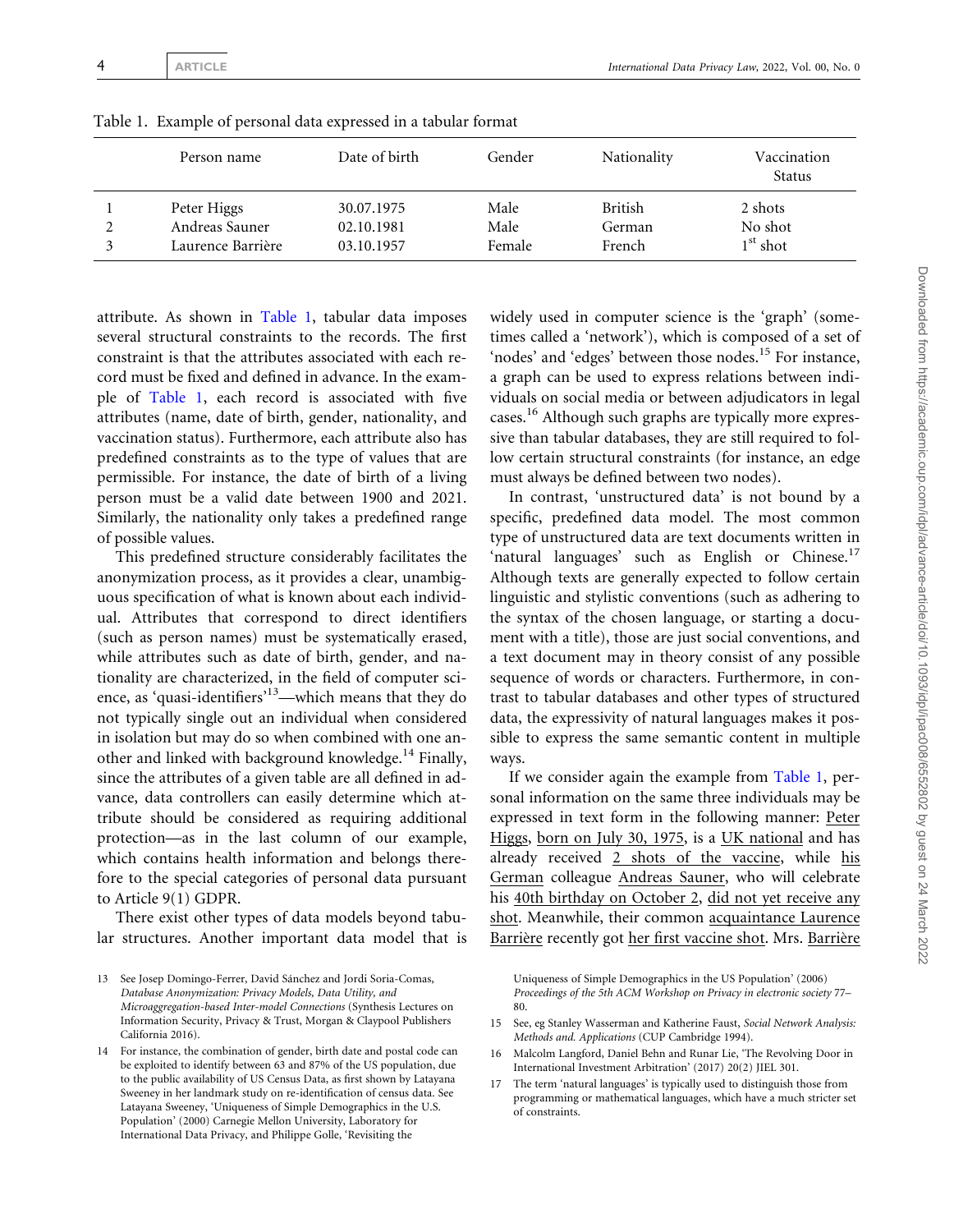is French and will turn 64 years old on October 3. Although the content of the short text above is virtually identical to [Table 1](#page-3-0), a large part of the data's internal structure (such as the name and values of each attribute) is now implicit. The text also illustrates the occurrence of linguistic variations, as the gender, age and nationality of the three individuals can be expressed, either explicitly or implicitly (as in the use of the pronouns 'his' and 'her', which reveal the gender of the person being referred to). It should also be noted that, while a structured database typically contains one record per individual, a text document may simultaneously express personal information about multiple individuals and their relations to another. Indeed, the text indicates something that the table does not, namely the three individuals know each other: two are colleagues and they are acquainted with the third.

Unstructured data are not restricted to text documents and encompass (among others) images and audio-visual recordings. As for texts, those types of data often have a rich informational content but are not associated to a fixed, predefined data model: an image may consist of any combination of pixels, and an audio recording can store any sequence of sound signals.

It is worth noting that, in their definition of what constitutes a 'dataset', WP 216 adopts a restrictive definition that only seems to embrace structured data types:

This opinion uses the following vocabulary in this section: a dataset is composed of different records relating to individuals (the data subjects). Each record is related to one data subject and is composed of a set of values (or "entries", e.g.: 2013) for each attribute (e.g. year). A dataset is a collection of records that can be shaped alternatively as a table (or a set of tables) or as an annotated/weighted graph, which is increasingly the case today.<sup>18</sup>

This impression is bolstered by the fact that all the examples discussed in WP 216 are of techniques applied to structured datasets.19 As the section 'Anonymization of unstructured data: main challenges' of this article shows, the anonymization of unstructured data presents other challenges. The relevance and utility of WP 216 for anonymization of unstructured data is thus questionable.

## Anonymization of unstructured data: main challenges

Like structured data, unstructured data often includes personal information. Text, images, and recordings may mention various individuals through direct and indirect identifiers and may also provide a variety of sensitive attributes (such as health conditions) about those individuals. However, one important challenge to address when one wishes to remove personal information from text or speech is that natural language is inherently ambiguous. A given word or phrase may have a different meaning according to the context. For instance, 'Pierre' may refer to a person's first name (in which case it would constitute a personal identifier) but also corresponds to the French word for stone. Consequently, the anonymization of unstructured data needs to take contextual factors into consideration upon deciding which part of the data may contribute to the risk of disclosing personal information. Although various computational approaches based on machine learning techniques have been devised in the past decade to automatically detect direct and indirect identifiers from  $text,box{text}$  this task remains a difficult technological problem, and there is no approach (whether automated or manual) able to guarantee that all identifiers have been duly masked.

Similar challenges arise upon processing images or videos. Although a range of technological solutions have been developed to detect and blur certain visual traits such as human faces, $^{21}$  the detection and masking of indirect identifiers is a much harder task. This is also the case for images that do not feature any individual. For instance, an image showing the private home of an individual may indirectly disclose their identity.

Unstructured data is often high-dimensional in nature. A text document can be expressed as a long sequence of words, and an image as a collection of pixels. Each word or pixel can therefore be seen as representing a particular 'dimension' in the (very large) space of possible documents or images. Such high

the American Medical Informatics Association 596; Malcolm Langford, Runar Lie and Daniel Behn, 'Stylometric Analysis and Machine Learning: The Case of Investment Treaty Arbitration' in Ryan Whalen (ed), Computational Legal Studies (Edward Elgar Cheltenham 2020) 53.

21 See eg Z Ren, YJ Lee and MS Ryoo, 'Learning to Anonymize Faces for Privacy Preserving Action Detection' in Proceedings of the European Conference on Computer Vision (ECCV) (2018) 620–36.

<sup>18</sup> See WP 216 (n 10) 12.

<sup>19</sup> The same definition of 'dataset' is adopted by the Norwegian Data Protection Authority in its guidance document on anonymisation. See Datatilsynet, 'Anonymisering av personopplysninger: Veileder', 2015, 15 <[www.datatilsynet.no/globalassets/global/dokumenter-pdfer-skjema-ol/](http://www.datatilsynet.no/globalassets/global/dokumenter-pdfer-skjema-ol/regelverk/veiledere/anonymisering-veileder-041115.pdf) [regelverk/veiledere/anonymisering-veileder-041115.pdf](http://www.datatilsynet.no/globalassets/global/dokumenter-pdfer-skjema-ol/regelverk/veiledere/anonymisering-veileder-041115.pdf)> accessed 20 May 2021.

<sup>20</sup> See, among others: Franck Dernoncourt and others, 'De-identification of Patient Notes with Recurrent Neural Networks' (2017) 24(3) Journal of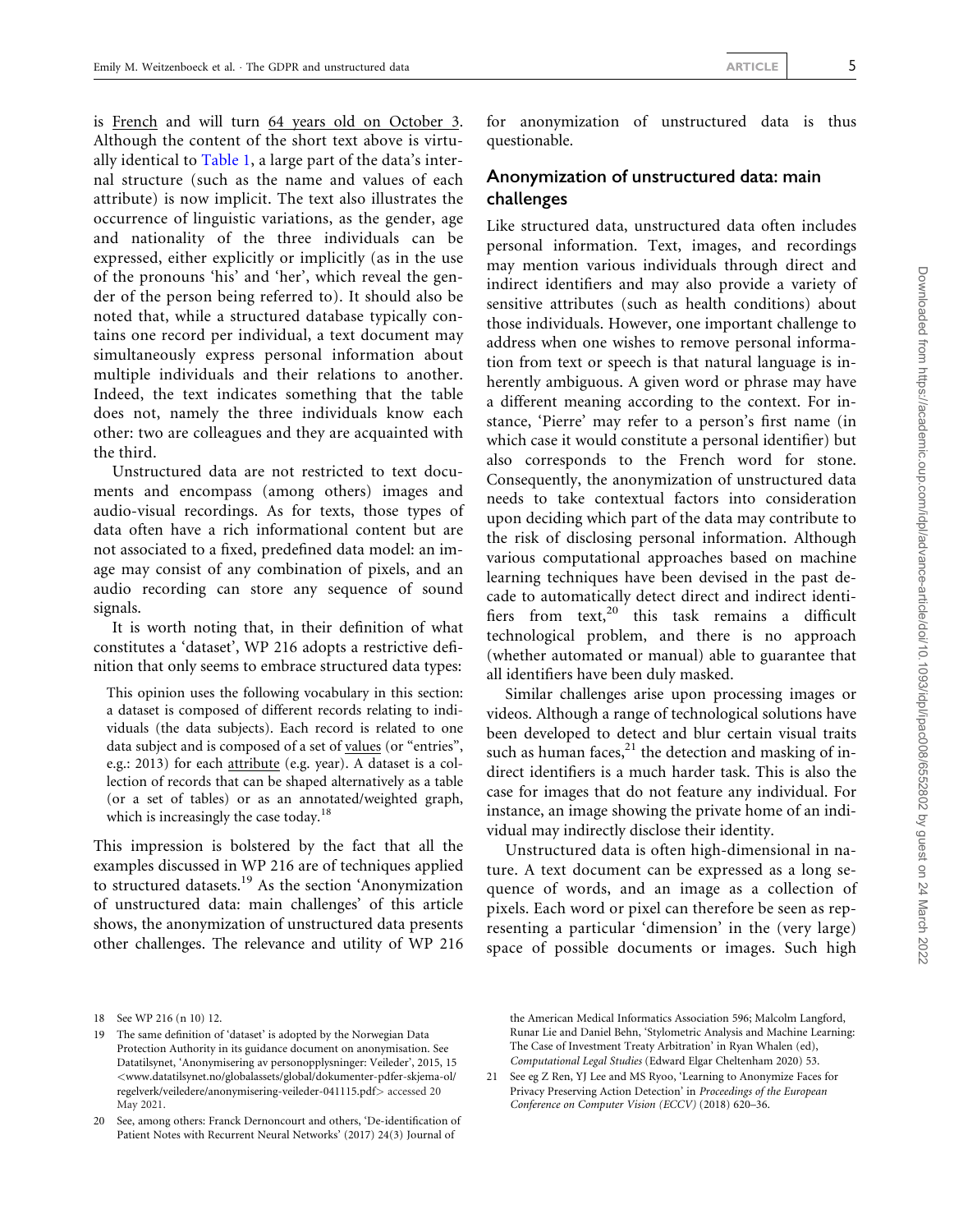dimensionality is also present in many structured datasets, as is notably the case for geolocation data collected on mobile devices. However, although highdimensional structured datasets are also known to be challenging to anonymize,<sup>22</sup> they are nevertheless tied to a data model that explicitly defines the attributes associated with each individual. For instance, geolocation data will often be represented as sequences of spatial coordinates coupled with timestamps and device identifiers. In contrast, the 'dimensions' associated with a document or image do not directly express attributes associated with an individual. Due to this implicit and ambiguous mapping between the dataset itself and the personal information it may convey (in many circumstances, we do not even know which individuals may be referred to in a particular document), the anonymization of unstructured data requires the use of dedicated techniques that are often markedly different from the ones employed for other types of high-dimensional data.

Structured and unstructured data also differ in the types of anonymization operations (such as data suppression, generalization, perturbation, or aggregation) that can be applied upon them. In particular, while structured data can be aggregated (for instance by reducing a dataset to a set of key statistics derived from it), this is rarely possible for unstructured data. The range of possible techniques that can be employed to reduce the risk of re-identification is thus substantially more limited for unstructured data, where masking techniques are often the only feasible option.

Finally, in addition to the challenges related to the removal of direct and indirect identifiers that may allow an attacker to 'single out' a given individual, the anonymization of unstructured data needs to address another challenge, namely the possibility to link back the 'anonymised' dataset to its original source. In the section

'Case studies', we demonstrate empirically how this linkage can be performed, based on two case studies that focus respectively on text documents and medical images.

## Anonymization and identifiability

## Anonymous data as the antithesis of 'Personal Data'

Although the GDPR defines 'personal data', it contains no definition of 'anonymous data'. During the legislative process of the GDPR before the European Parliament, the rapporteur's draft report introduced a definition of 'anonymous data' which explicitly excluded such data from the scope of the GDPR. $^{23}$ However, the proposed definition was later removed from the European Parliament's Committee on Civil Liberties, Justice and Home Affairs' (LIBE Committee) compromise text and was not included in the final text of the GDPR.<sup>24</sup> Though the term is not defined in the GDPR, in data protection discourse, data that is not personal data is typically referred to as anonymous  $data.<sup>25</sup>$  Anonymous data is the antithesis of personal data. Effective anonymization thus depends on a sound understanding of what constitutes personal data.<sup>26</sup>

The term 'personal data' is the cornerstone of data protection legislation. Only information that constitutes 'personal data' falls within the scope of the GDPR. Personal data is defined in article 4(1) of the GDPR as:

any information relating to an identified or identifiable natural person ('data subject'); an identifiable natural person is one who can be identified, directly or indirectly, in particular by reference to an identifier such as a name, an identification number, location data, an online identifier or to one or more factors specific to the physical, physiological, genetic, mental, economic, cultural or social identity of that natural person.

- 22 YA De Montjoye and others, 'Unique in the Crowd: The Privacy Bounds of Human Mobility' (2013) 3(1) Scientific Reports 1–5.
- 23 Amendment 14 proposed the following additional text to Recital 23 (now Recital 26): 'This Regulation should not apply to anonymous data, meaning any data that cannot be related, directly or indirectly, alone or in combination with associated data, to a natural person or where establishing such a relation would require a disproportionate amount of time, expense, and effort, taking into account the state of the art in technology at the time of the processing and the possibilities for development during the period for which the data will be processed'. See European Parliament, Committee on Civil Liberties, Justice and Home Affairs (LIBE), 'Draft report on the proposal for a regulation of the European Parliament and of the Council on the protection of individuals with regard to the processing of personal data and on the free movement of such data (General Data Protection Regulation) 2012/0011(COD), Rapporteur: Jan Philipp Albrecht.
- 24 European Parliament, 'Draft report on the proposal for a regulation of the European Parliament and of the Council on the protection of individuals with regard to the processing of personal data and on the free movement of such data (General Data Protection Regulation) (COM(2012)0011 – C7-0025/2012 – 2012/0011(COD)) Committee on Civil Liberties, Justice and Home Affairs, Rapporteur: Jan Philipp Albrecht.
- 25 Lee A Bygrave and Luca Tosoni, 'Article 4(1)' in Christopher Kuner, Lee A Bygrave and Christopher Docksey (eds), The EU General Data Protection Regulation (GDPR): A Commentary (OUP Oxford 2019) 105.
- 26 This was also affirmed by the UK Information Commissioner. See ICO, 'Anonymisation: Managing Data Protection Risk – Code of Practice' (2012) 11.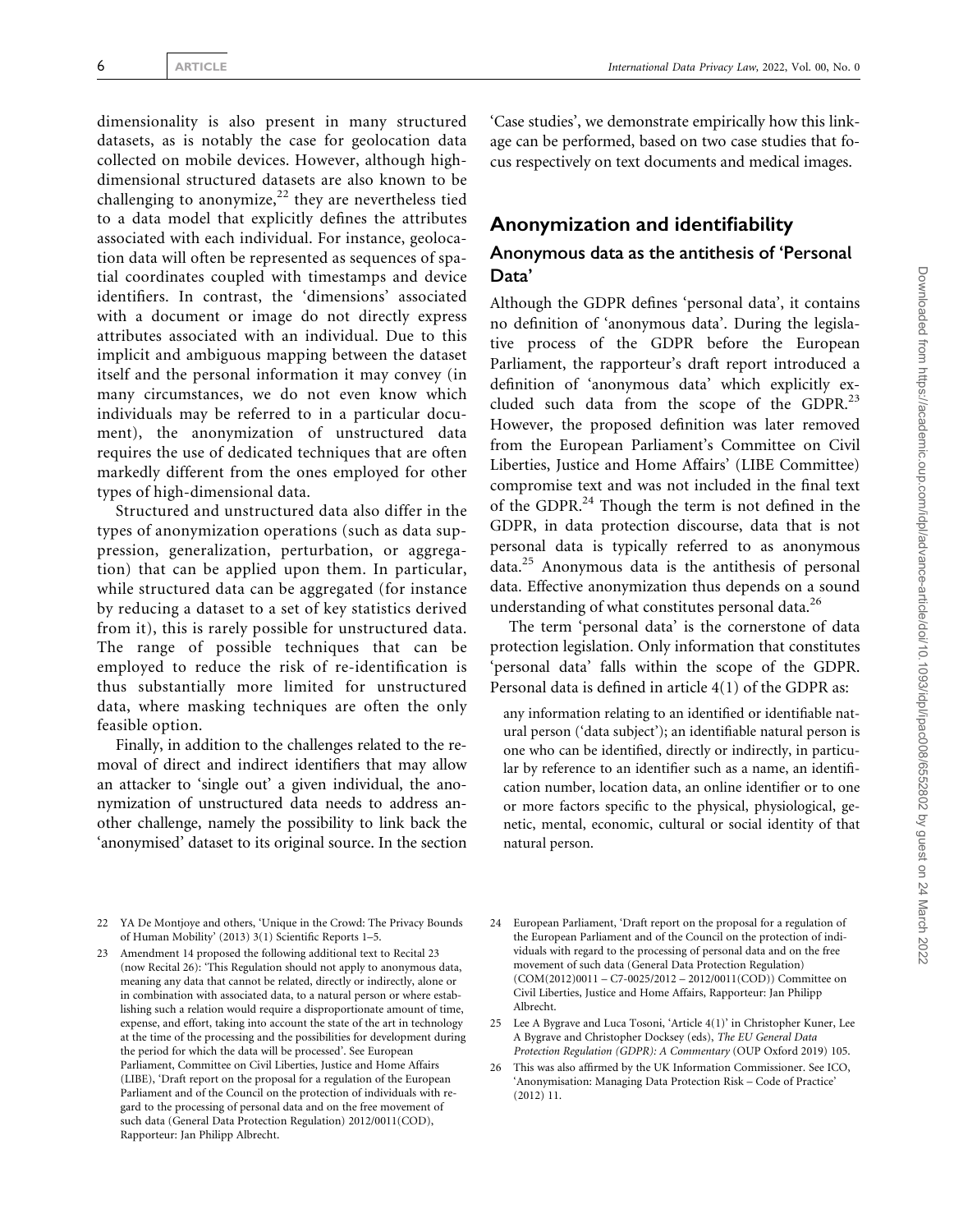In its Opinion 04/2007 on the Concept of Personal Data ('WP 136'), $^{27}$  the Article 29 Working Party analysed the term 'personal data' by breaking it down into its four chief constitutive elements, an approach that has become commonplace in data protection literature: 'information' that 'relates' to an 'identified/identifiable' natural 'person'.28 The constitutive elements of 'anonymous information' are thus the negation of the four chief constitutive elements of 'personal data'. Anonymous information is thus: (i) information which does not (ii) relate to (iii) an identified or identifiable (iv) natural person. This also reflects the description of 'anonymous information' in Recital 26 GDPR as 'information which does not relate to an identified or identifiable natural person'.

Pseudonymized data, ie personal data that has undergone a process of pseudonymization, is still attributable to a natural person and thus subject to the GDPR.<sup>29</sup> However, 'personal data rendered anonymous in such a manner that the data subject is not or no longer identifiable' falls outside the GDPR, cf Recital 26 GDPR. As does data which at its origins 'did not relate to an identified or identifiable natural person, such as data on weather conditions generated by sensors installed on wind turbines or data on maintenance needs for industrial machines'.<sup>30</sup> Where, however, non-personal data such as, for example, weather data, is likely to be used to assess its influence on individual personal behaviour, identification is intended, the data becomes information relating to people in purpose, and is thus personal data. $31$  This is not as farfetched as it may seem. One can envisage other situations where non-personal data such as data on precision farming which can help to monitor and optimize the use of pesticides and water, to take the example mentioned in Recital 9 of the Free Flow of Non-Personal Data Regulation, $32$  may be linked to other

27 Article 29 Working Party, 'Opinion 04/2007 on the Concept of Personal Data' (WP 136, 20 June 2007).

28 See Bygrave and Tosoni (n 25) 109. See also, eg Michèle Finck and Frank Pallas, 'They Who must not be Identified – Distinguishing Personal from Non-personal Data under the GDPR' (2020) 10 International Data Privacy Law 11; Nadezhda Purtova, 'The Law of Everything. Broad Concept of Personal Data and Future of EU Data Protection Law' (2018) 10 Innovation and Technology 40.

29 Pseudonymization is 'the processing of personal data in such a manner that the personal data can no longer be attributed to a specific data subject without the use of additional information, provided that such additional information is kept separately and is subject to technical and organisational measures to ensure that the personal data are not attributed to an identified or identifiable natural person', cf art 4(5) GDPR.

- See Commission, 'Guidance on the Regulation on a framework for the free flow of non-personal data in the European Union' (Communication) COM (2019) 250 final, 6.
- 31 Purtova has illustrated how even weather may be deemed to be personal data. She gives the example of the Dutch Stratumseind 2.0 smart city

data that identify the individual farmers who may have introduced such innovative techniques in small farms. The Free Flow of Non-Personal Data Regulation recognizes the existence of mixed datasets, that is 'a data set composed of both personal and nonpersonal data' and states that:

[i]n the case of a data set composed of both personal and non-personal data, this Regulation applies to the nonpersonal data part of the data set. Where personal and nonpersonal data in a data set are inextricably linked, this Regulation shall not prejudice the application of Regulation  $(EU)$  2016/679.<sup>33</sup>

As explained by the European Commission, this implies that:

- the Free Flow of Non-Personal Data Regulation applies to the non-personal data part of the dataset;
- the General Data Protection Regulation's free flow provision<sup>34</sup> applies to the personal data part of the dataset; and
- if the non-personal data part and the personal data parts are 'inextricably linked', the data protection rights and obligations stemming from the General Data Protection Regulation fully apply to the whole mixed dataset, also when personal data represent only a small part of the dataset.<sup>35</sup>

Neither the GDPR nor the Free Flow of Non-Personal Data Regulation define the concept of 'inextricably linked'. According to the European Commission, 'it can refer to a situation whereby a dataset contains personal data as well as non-personal data and separating the two would either be impossible or considered by the controller to be economically inefficient or not technically feasible'.<sup>36</sup>

project, which is a living lab. Among the aims of the project is predicting, preventing and de-escalating deviant behaviour on Stratumseind, a street in Eindhoven, the Netherlands, among other things, by engaging the police or adapting the street lighting. Various types of data are gathered from multiple sensors, including video- and acoustic cameras, sound sensors, WiFi tracking and a weather station. As she explains, 'one could argue that "if the weather is going to be used to target and categorise me, I need protection against its potential to define me as dangerous or depressed", even if achieving this protection is difficult. I agree.' See Purtova (n 28) 57–59.

- 32 Regulation (EU) 2018/1807 the European Parliament and of the Council of 14 November 2018 on a framework for the free flow of non-personal data in the European Union, OJ 2018 L 303/59.
- 33 Art 2(2) Free Flow of Non-Personal Data Regulation (n 32).
- 34 See art 1(3) GDPR.
- 35 Commission, 'Guidance on the Regulation on a framework for the free flow of non-personal data in the European Union' (n 30) 9.
- 36 Ibid 10.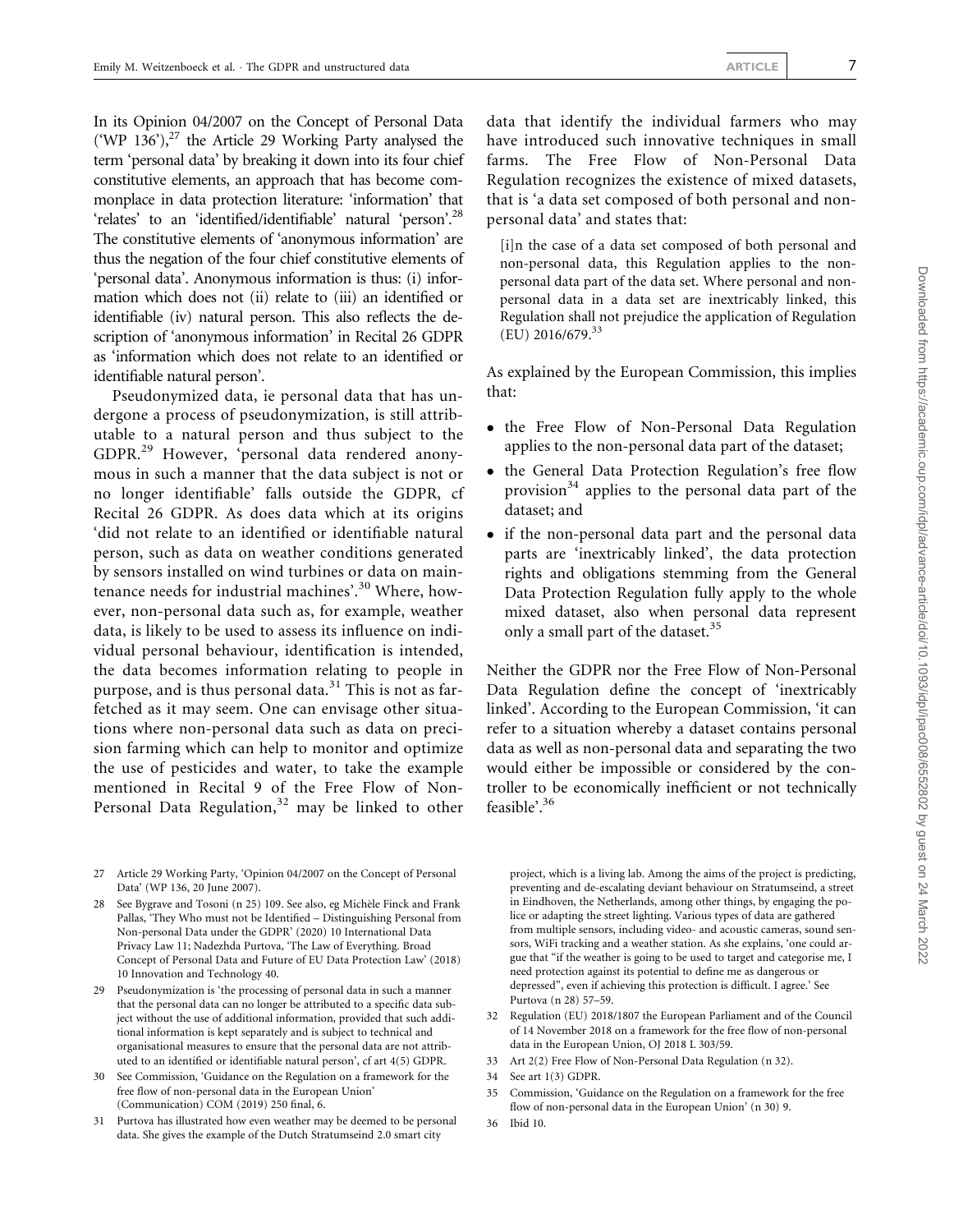As the above discussion shows, the scope of the term 'personal data' is very wide. This was an intentional and 'deliberate approach chosen by the legislator',<sup>37</sup> an approach hailed by the European Commission as having 'the benefit of flexibility, allowing it to be applied to various situations and developments affecting fundamental rights, including those not foreseeable' at the time that the 1995 Data Protection Directive,<sup>38</sup> which has a definition of personal data that is essentially the same as that in the GDPR, was adopted.<sup>39</sup>

## Determining identifiability: conflicting approaches

Key to the notion of personal data is that an individual is identified or identifiable. Recital 26 GDPR lays down the criteria to determine identifiability in an identifiability test:

To determine whether a natural person is identifiable, account should be taken of all the means reasonably likely to be used, such as singling out, either by the controller or by another person to identify the natural person directly or indirectly. To ascertain whether means are reasonably likely to be used to identify the natural person, account should be taken of all objective factors, such as the costs of and the amount of time required for identification, taking into consideration the available technology at the time of the processing and technological developments.

The test is one of reasonable likelihood of identification either by the controller or by another person using state of the art technology, a test that is very much in line with the risk-based approach in data protection law.<sup>40</sup> However, as mentioned in the introduction to this article, a stricter, zero-risk approach was put forward in WP 216. The following sections examine each of these two approaches in turn, after which is a discussion of which agents of identification are relevant when applying the identifiability test.

#### The risk-based approach

The test in Recital 26 GDPR is based on the risk of identification and takes into account 'all objective factors',

- 37 Commission, 'A comprehensive approach on personal data protection in the European Union' (Communication) COM (2010) 609 final, 5.
- 38 Directive 95/46/EC of the European Parliament and of the Council of 24 October 1995 on the protection of individuals with regard to the processing of personal data and on the free movement of such data, OJ 1995 L281/31.
- 39 Ibid. On the essential similarity of definitions, see Bygrave and Tosoni (n 25) 108.

some of which are exemplified in the recital. According to a literal interpretation of Recital 26, where there is a reasonable risk of identification, data ought to be deemed to be personal data and treated as such. This implies that where that risk is merely negligible, 'data can be treated as non-personal data, and this even though identification cannot be excluded with absolute certainty'.<sup>41</sup> Indeed, in WP 136, the Article 29 Working Party stated that a 'mere hypothetical possibility' to single out an individual is not enough to consider that person as identifiable. $42$  As the Working Party explained, the criterion of 'all the means likely reasonably to be used' by the controller or any other person in Recital 26 of the Data Protection Directive (DPD), which phrase is replicated in near identical wording in Recital 26 GDPR,43 necessitates that 'all the factors at stake' should be taken into account.<sup>44</sup> Among such factors are the following:

- The cost of conducting identification;
- The intended purpose of processing (the implication here being that 'where the purpose of the processing implies the identification of individuals, it can be assumed that the controller or any other person involved have or will have the means "likely reasonably to be used" to identify the data subject');  $45$
- $\bullet$  The risk of organizational dysfunctions, (eg breaches of confidentiality duties) and technical failures;
- The state-of-the-art in technology at the time of processing, and the possibilities for technological developments during the lifetime of the processing;
- The technical and organizational measures that are in place to prevent identification, ie put in place as 'a condition for the information precisely not to be considered personal data' thereby falling outside the scope of the DPD;<sup>46</sup>
- The amount of time required for identification.

The first five factors abovementioned were highlighted in WP 136. Two of those factors—cost and the use of state-of-the-art technology throughout the lifetime of the processing—as well as the sixth factor abovementioned, ie the time required for

- 41 Finck and Pallas (n 28) 14.
- 42 WP 136 (n 27) 15.
- 43 In GDPR Recital 26, the words 'reasonably likely' were inverted to bring the text more in line with ordinary grammatical convention. See Bygrave and Tosoni (n 25) 109.
- 44 WP 136 (n 27) 15.
- 45 Ibid 16.
- 46 Ibid 17.

See, eg Article 29 Working Party, 'Statement of the WP29 on the role of a risk-based approach in data protection legal frameworks' (WP 218, 30 May 2014).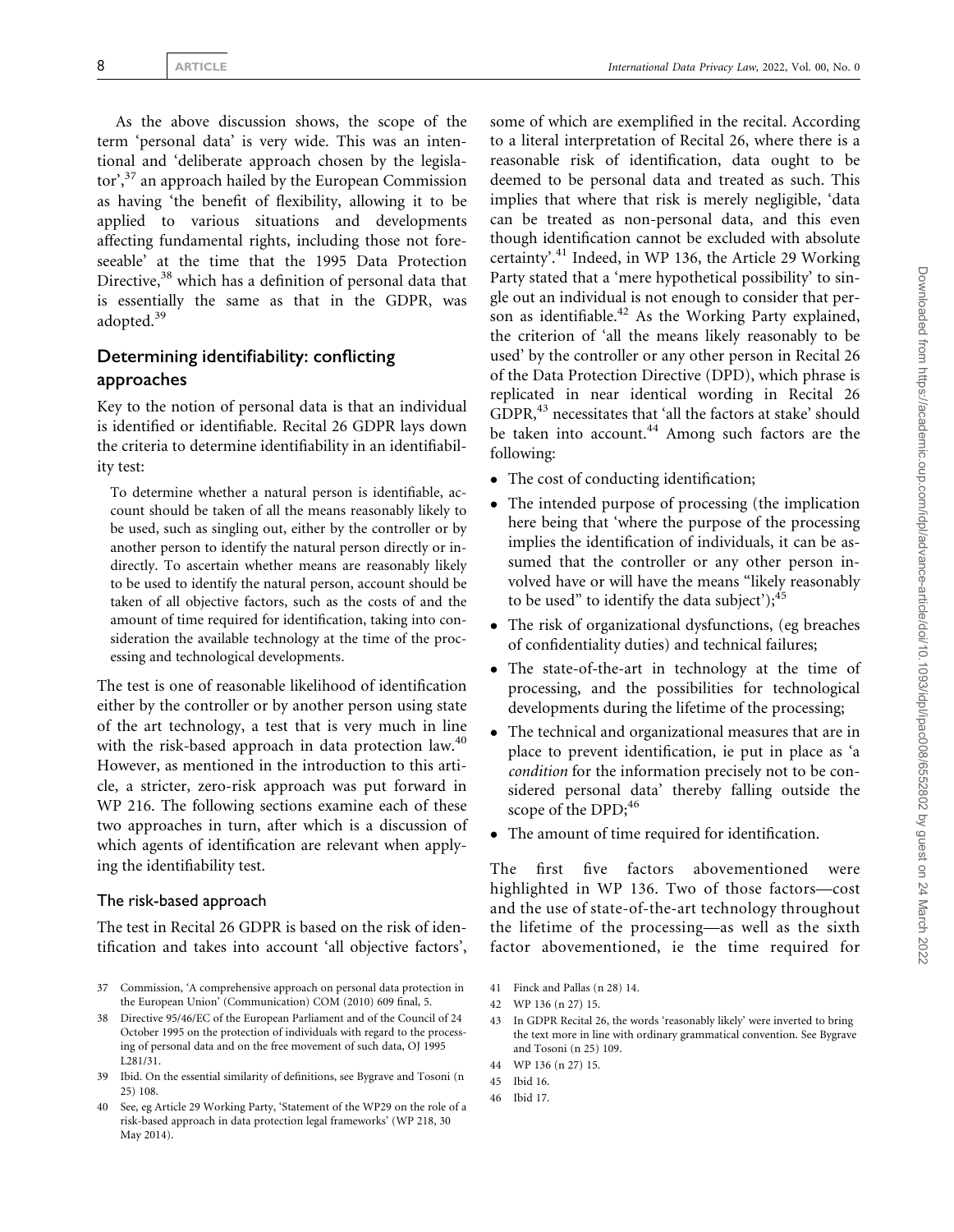identification, are now specifically included in Recital 26 GDPR as examples of objective factors that must be taken into account when determining whether means are 'reasonably likely to be used' to identify the individual. The list in Recital 26 GDPR is not exhaustive and thus all the abovementioned factors must be considered.

One way of assessing re-identification risk is by carrying out what in the field of information security is known as penetration testing, ie by replicating what a plausible motivated intruder might do and the resources he/she might have, to execute a re-identification and/or disclosure attack on the data.<sup>47</sup> Both the UK Information Commissioner's Office (ICO) and the Norwegian Data Protection Authority, for example, recommend the performance of what they refer to as a 'motivated intruder' test.<sup>48</sup> The 'motivated intruder' is characterized as a reasonably competent person who has access to resources such as the internet, libraries, and all public documents, and who is willing to employ investigative techniques such as actively making enquiries to uncover information. The 'motivated intruder' is not assumed to have any specialist knowledge such as computer hacking skills, or to have access to specialist equipment or to resort to criminality to gain access to the data.<sup>49</sup>

Looking solely at the data being subjected to anonymization techniques is insufficient to determine the extent of the re-identification risk. Besides the factors related to the data itself, the 'environment' in which the data are to be shared and released must also be taken into account.<sup>50</sup> Criteria linked to what, in the field of statistical confidentiality, is known as the 'data environment', have been proposed by the UK Anonymisation Network ('UKAN') to help interpret the concepts of 'personal data' and 'anonymisation', in particular with regard to the identifiability test.<sup>51</sup> Though UKAN's influential Anonymisation Decision-Making Framework is focused

structured data, $52$  it re-directs the focus of reidentification risk to the wider context of the data environment and is thus also relevant to address some of the challenges encountered when de-identifying unstructured data. The 'data environment' is:

the set of (formal or informal) structures, processes, mechanisms and agents that either (i) interact with the derived dataset; (ii) control interactions with that data; or (iii) provide interpretable context for that data.<sup>53</sup>

A data environment is thus deemed to consist of four key elements: other data, data users, governance processes, and infrastructure. The first element considers other data available in the environment in which the derived dataset is placed; the second element models how data users might act and operate on/in the data environment; governance processes (eg data access controls, licensing arrangements, contracts) determine how the users' relationships with the data are managed; and the infrastructure element considers how the physical and software processes implement functional restrictions on the environment. Various proponents of the risk-based approach claim that de-identified data accessed in a controlled environment, that is, in a situation where there is a combination of data and environment controls, should be deemed to be functionally anonymized.54 The defining proposition of functional anonymization, according to these scholars, is the following:

Whether data is anonymous or not (and therefore personal or not) is a function of the relationship between that data and its environment.<sup>55</sup>

ADR UK (Administrative Data Research UK) and the proposed Helseanalyseplattformen (health analytics platform) in Norway are examples of controlled environments that provide access to de-identified or anonymized data for research and statistical purposes.<sup>56</sup> In the case of ADR UK, only accredited or approved researchers are

53 Mark Elliot and others, 'Functional Anonymisation: Personal Data and the Data Environment' (2018) 34 Computer Law & Security Review 204, 2013.

<sup>47</sup> Mark Elliot and others, The Anonymisation Decision-Making Framework (UKAN Publication Manchester 2016) 51. Penetration testing is also typically recommended by national security agencies such as the UK National Cyber Security Centre and the Norwegian National Security Authority. See <<http://www.ncsc.gov.uk/guidance/penetration-testing>> and <[http://www.nsm.no/regelverk-og-hjelp/rad-og-anbefalinger/grunn](http://www.nsm.no/regelverk-og-hjelp/rad-og-anbefalinger/grunnprinsipper-for-ikt-sikkerhet-2-0/oppdage/gjennomfor-inntrengningstester/) [prinsipper-for-ikt-sikkerhet-2-0/oppdage/gjennomfor-inntrengnings](http://www.nsm.no/regelverk-og-hjelp/rad-og-anbefalinger/grunnprinsipper-for-ikt-sikkerhet-2-0/oppdage/gjennomfor-inntrengningstester/) [tester/](http://www.nsm.no/regelverk-og-hjelp/rad-og-anbefalinger/grunnprinsipper-for-ikt-sikkerhet-2-0/oppdage/gjennomfor-inntrengningstester/)> both accessed 28 May 2021.

<sup>48</sup> See Information Commissioner's Office, Anonymisation: Managing data protection risk - Code of practice, (2012) 22–23 <[www.ico.org.uk/media/](http://www.ico.org.uk/media/1061/anonymisation-code.pdf) [1061/anonymisation-code.pdf](http://www.ico.org.uk/media/1061/anonymisation-code.pdf)> accessed 28 May 2021, 22–23 and Datatilsynet, Anonymisering av personopplysninger: Veileder (2015) 11–12 <[www.datatilsynet.no/globalassets/global/dokumenter-pdfer-skjema-ol/](http://www.datatilsynet.no/globalassets/global/dokumenter-pdfer-skjema-ol/regelverk/veiledere/anonymisering-veileder-041115.pdf) [regelverk/veiledere/anonymisering-veileder-041115.pdf](http://www.datatilsynet.no/globalassets/global/dokumenter-pdfer-skjema-ol/regelverk/veiledere/anonymisering-veileder-041115.pdf)> accessed 20 May 2021. Computer scientists sometimes refer to the intruder alternatively as an 'adversary', ie as someone who is motivated to do something that the data administrator wishes not to happen. See P Ohm, 'Broken

Promises of Privacy: Responding to the Surprising Failure of Anonymization' (2010) 57 UCLA Law Review 1701, 1723.

<sup>49</sup> Elliot and others (n 47) 51.

<sup>50</sup> Ibid 16 et seq.

<sup>51</sup> Ibid.

<sup>52</sup> Ibid 12.

<sup>54</sup> Miranda Mourby and others, 'Are "pseudonymised" Data Always Personal Data? Implications of the GDPR for Administrative Data Research in the UK' (2018) 34 Computer Law & Security Review 222, 232. See also Elliot and others, ibid.

<sup>55</sup> Elliot and others (n 53) 213.

<sup>56</sup> See the UK ADR's webpages <[www.adruk.org/about-us/about-adr-uk/](http://www.adruk.org/about-us/about-adr-uk/)> and the Norwegian Directorate of eHealth's webpages <[www.ehelse.no/](http://www.ehelse.no/programmer/helsedataprogrammet/helseanalyseplattformen)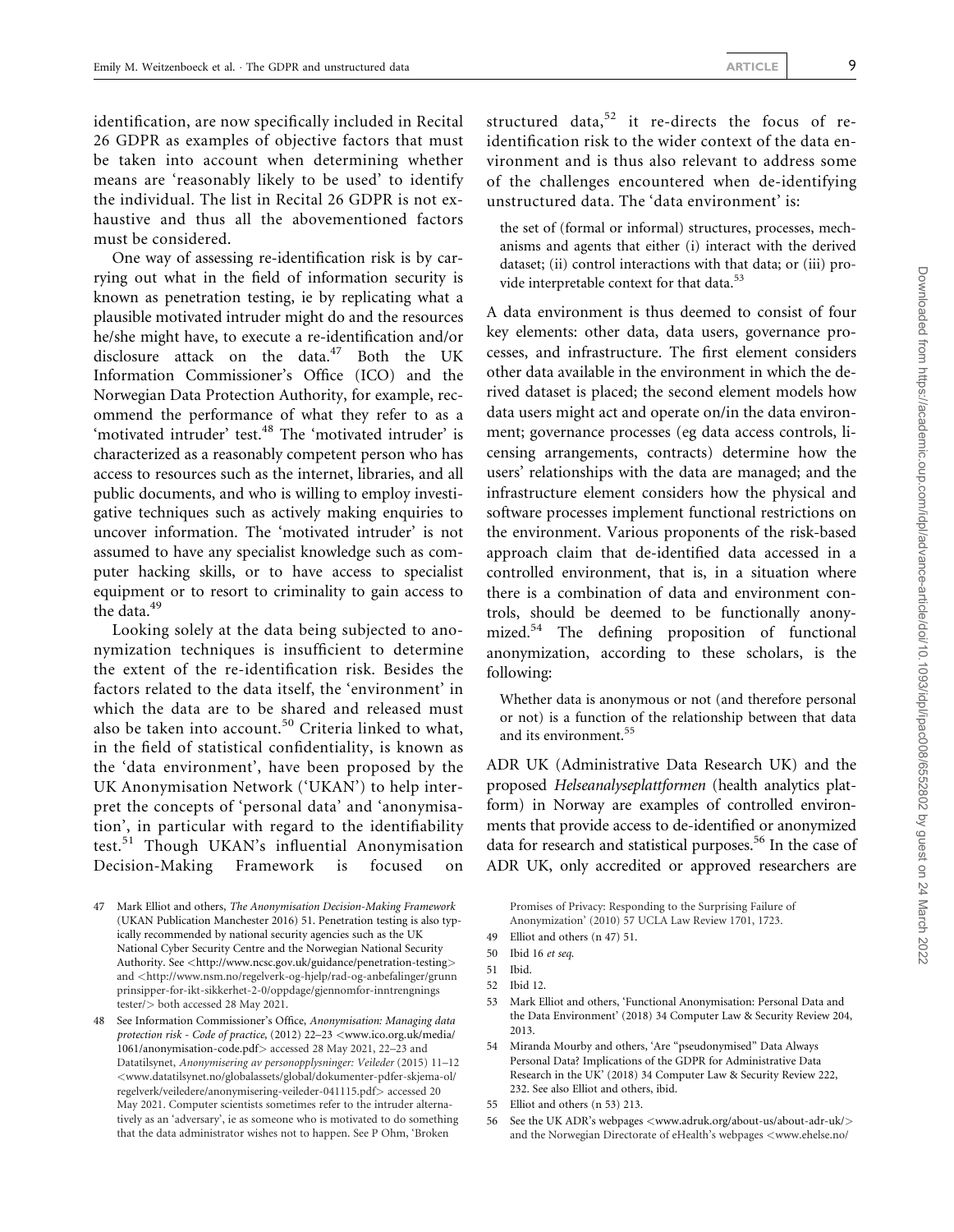given access to the de-identified and unpublished data for use in pre-approved research projects in the public interest. As a general rule, the data can be accessed only at certain physical locations and safe rooms, although, where data owner agreements are in place, some data is available to researchers via secure remote access.<sup>57</sup> As regards the proposed health analytics platform in Norway, access to health data on the platform is planned to be provided in secure spaces. Researchers will only be able to extract analytical results but will otherwise be unable to take out or download other data from the platform.58

#### The strict approach

In its Opinion on Anonymization Techniques (WP 216) issued a mere 7 years after WP 136, the Article 29 Working Party took a stricter approach and interpreted Recital 26 DPD very narrowly.<sup>59</sup> Although WP 216 has not been expressly endorsed by the European Data Protection Board (EDPB),<sup>60</sup> such document remains relevant and influential, and the EDPB itself refers to it in recent documents.<sup>61</sup> In WP 216, the Working Party examined the main anonymization techniques, ie randomization and generalization, and recognized that a risk factor is inherent to anonymization. $62$  In that regard, it identified three risks that are essential to anonymization:

Singling out, which corresponds to the possibility to isolate some or all records which identify an individual in the dataset;

Linkability, which is the ability to link, at least, two records concerning the same data subject or a group of data subjects (either in the same database or in two different databases). If an attacker can establish (e.g., by means of correlation analysis) that two records are assigned to a same group of individuals but cannot single out individuals in this group, the technique provides resistance against "singling out" but not against linkability;

[programmer/helsedataprogrammet/helseanalyseplattformen](http://www.ehelse.no/programmer/helsedataprogrammet/helseanalyseplattformen)> accessed 2 June 2021.

- 57 See UK ADR <[www.adruk.org/our-data/our-data-services/#c4811](http://www.adruk.org/our-data/our-data-services/#c4811)> accessed 2 June 2021.
- 58 As a main rule, access will be given to de-identified data. However, as discussed in the preparatory works to the amendments to the Norwegian Health Register Act which set up the platform, in certain exceptional cases, access may be given to identifiable personal data. Of course, access to identifiable personal data falls squarely within the GDPR's material scope. See preparatory works to the Health Register Act, Prop 63 L (2019–2020) section 12.5.9.5, 103.
- 59 According to Recital 26 DPD, 'to determine whether a person is identifiable, account should be taken of all the means likely reasonably to be used either by the controller or by any other person to identify the said person'. Unlike Recital 26 GDPR, Recital 26 DPD did not contain any list of objective factors.

Inference, which is the possibility to deduce, with significant probability, the value of an attribute from the values of a set of other attributes.<sup>63</sup>

To determine the robustness of one's anonymization technique and ultimately whether anonymization has occurred, all three risk criteria abovementioned must be taken into account.<sup>64</sup> A solution against these three risks would, according to the Working Party, be robust against re-identification attempts.<sup>65</sup> Though it assessed the strengths and weaknesses of various anonymization techniques using the three criteria abovementioned as a yardstick, the Working Party then applied what has been termed 'a zero-risk test<sup>66</sup> when it stated that 'anonymisation results from processing personal data in order to irreversibly prevent identification'.<sup>67</sup>

So absolute is the Working Party's approach in WP 216, that it equates anonymization with erasure of data. According to the Working Party, a close reading of the DPD's Recital 26,<sup>68</sup> as well as the requirement in Recital 26 and Article 6(1) of the e-Privacy Directive to erase or anonymize traffic data ('erased or made anonymous'), and the requirement in Article  $9(1)$  of the e-Privacy Directive that certain location data may only be processed when such data 'are made anonymous' or with the data subject's consent, means that 'the outcome of anonymisation as a technique applied to personal data should be, in the current state of technology, as permanent as erasure, i.e. making it impossible to process personal data'.<sup>69</sup>

Building up to a crescendo, WP 216 then states that, as long as the original (identifiable) data set exists, any resultant dataset to which anonymization techniques have been applied is still considered to be personal data:

Thus, it is critical to understand that when a data controller does not delete the original (identifiable) data at event-level, and the data controller hands over part of

- 60 See EDPB, Endorsement 1/2018, adopted 25 May 2018 <[https://edpb.eu](https://edpb.europa.eu/sites/default/files/files/news/endorsement_of_wp29_documents_en_0.pdf) [ropa.eu/sites/default/files/files/news/endorsement\\_of\\_wp29\\_documents\\_](https://edpb.europa.eu/sites/default/files/files/news/endorsement_of_wp29_documents_en_0.pdf) [en\\_0.pdf](https://edpb.europa.eu/sites/default/files/files/news/endorsement_of_wp29_documents_en_0.pdf) > accessed 10 September 2021.
- 61 See EDPB, 'EDPB Document on response to the request from the European Commission for clarifications on the consistent application of the GDPR, focusing on health research', para 46, adopted on 2 February 2021 <[https://edpb.europa.eu/sites/default/files/files/file1/edpb\\_replyec\\_](https://edpb.europa.eu/sites/default/files/files/file1/edpb_replyec_questionnaireresearch_final.pdf) [questionnaireresearch\\_final.pdf](https://edpb.europa.eu/sites/default/files/files/file1/edpb_replyec_questionnaireresearch_final.pdf)> accessed 10 September 2021.
- 62 See WP 216 (n 10) 7.
- 63 Ibid 11–12.
- 64 Ibid 3.
- 65 Ibid 12.
- 66 Finck and Pallas (n 28) 15.
- 67 WP 216 (n 10) 3. Our emphasis.
- 68 The 'data should be such as not to allow the data subject to be identified via "all", "likely" and "reasonable" means'. See WP 216 (n 10) 5.
- 69 Ibid 6.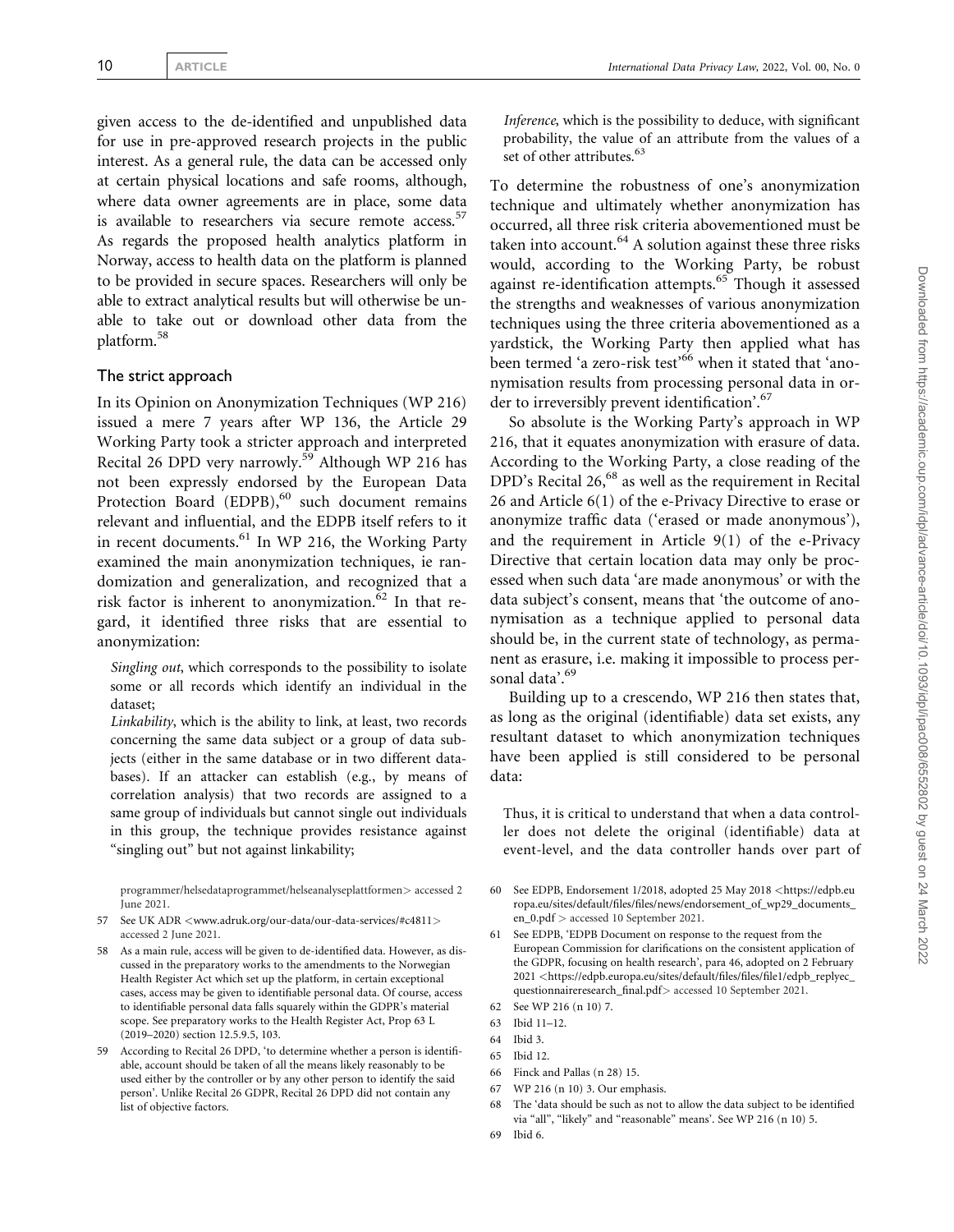Downloaded from https://academic.oup.com/idpl/advance-article/doi/10.1093/idpl/ipac008/6552802 by guest on 24 March 2022 Downloaded from https://academic.oup.com/idpl/advance-article/doi/10.1093/idpl/ipac008/6552802 by guest on 24 March 2022

this dataset (for example after removal or masking of identifiable data), the resulting dataset is still personal  $\text{data.}^{70}$ 

As Ohm succinctly puts it, '[d]ata can be either useful or perfectly anonymous but never both'.71 The trade-off for achieving anonymization pursuant to WP 216 is thus complete destruction of the original data. This is an interpretation of anonymization so extreme that, as Ohm puts it, 'no data administrator would ever use it' since one ends up with 'a complete wiped database with absolutely no information beyond the single field of information under study' such as, in the case of a health study, perhaps the diagnosis, for an education study the grade point averages, and for a labour study the salaries.72 As shown in the section 'Case Studies' of this article, we were faced with a similar dilemma when we applied WP 216's strict yardstick in a process of anonymization of two different types of unstructured data, viz. text documents and medical images.

#### Relevant agents of identification

According to Recital 26 GDPR, the means reasonably likely to be used 'by the controller or by another person' to identify an individual must be taken into account to determine whether the person is identifiable. The question of who the relevant agents of identification are in a situation where one person has data which does not 'per se' identify an individual while the additional data needed to identify the person to whom that data relates is in the hands of another person arose in Breyer. In Breyer, certain data relating to visitors of websites operated by Federal German institutions, namely, the dynamic IP address, date and time of access of a website, were stored by such institutions to ensure the security and continued proper functioning of their websites.<sup>73</sup> However, those institutions did not have the additional data necessary to enable them to identify the website visitors. That additional data was in the hands of the internet service provider ('ISP') that had allocated the IP address to the website users.

Though the facts in Breyer are not identical to those underlying this article in that Breyer did not deal with de-identified but with partial data, the question that arose in Breyer is nonetheless relevant to the discussion in this article. Can data that do not directly identify individuals and that are collected by an entity be said to contain (or constitute) personal data, in a case where another entity has the additional data required to identify the individual? In Breyer, the Court of Justice of the EU ('CJEU') was asked to determine whether the dynamic IP address in the hands of the Federal German institutions operating the websites in question was data relating to an identifiable personal data.

Both Advocate General Campos Sánchez-Bordona and the CJEU, as well as the Bundesgerichtshof, the referring court in Breyer, referred to two opposing views debated by German scholars: an 'objective' or absolute criterion and a 'relative' or subjective criterion.<sup>74</sup> According to the objective criterion, data such as IP addresses may be regarded as being personal data in the hands of an entity such as the Federal Republic of Germany 'even if only' a third party (the ISP) is able to determine the identity of the data subject. According to the relative criterion:

such data may be regarded as personal data in relation to an entity such as Mr Breyer's internet service provider because they allow the user to be precisely identified ..., but not being regarded as such with respect to another entity, since that operator does not have, if Mr Breyer has not disclosed his identity during the consultation of those websites, the information necessary to identify him without disproportionate effort.<sup>75</sup>

In Breyer, the CJEU did not opt for the objective criterion but seems to have applied a modified or more nuanced version of the relative criterion. The reference to the means likely reasonably to be used by both the controller and by 'any other person' in Recital 26 DPD, the Court held, suggests that, for information to be treated as personal data, 'it is not required that all the information enabling the identification of the data subject must be in the hands of one person'.<sup>76</sup> However, this did not 'automatically' make the data in the hands of a party which, like the Federal Republic of Germany in Breyer, did not have the means in its hands to identify its users, personal data. As Advocate General Campos Sánchez-Bordona explained:

That overly strict interpretation would lead, in practice, to the classification as personal data of all kinds of

72 Ibid 1753.

<sup>70</sup> Ibid 9.

<sup>71</sup> See Ohm (n 48) 1704. El Emam and Ávarez are also critical of the zerorisk approach of WP 216 and claim that 'this will not work in practice'. See Khaled El Emam and Cecilia Ávarez, 'A Critical Appraisal of the Article 29 Working Party Opinion 05/2014 on Data Anonymization Techniques' (2015) 5 International Data Privacy Law 73.

<sup>73</sup> Case C-582/14 Patrick Breyer v Bundesrepublik Deutschland [2016] ECLI:EU:C:2016:779, para 27.

<sup>74</sup> See Opinion of AG Campos Sánchez-Bordona in Case C-582/14 Patrick Breyer v Bundesrepublik Deutschland [2016] ECLI:EU:C:2016:339, para 52 and para 53, and CJEU in Breyer (n 73) para 25.

<sup>75</sup> Breyer (n 73) para 25.

<sup>76</sup> Ibid para 43.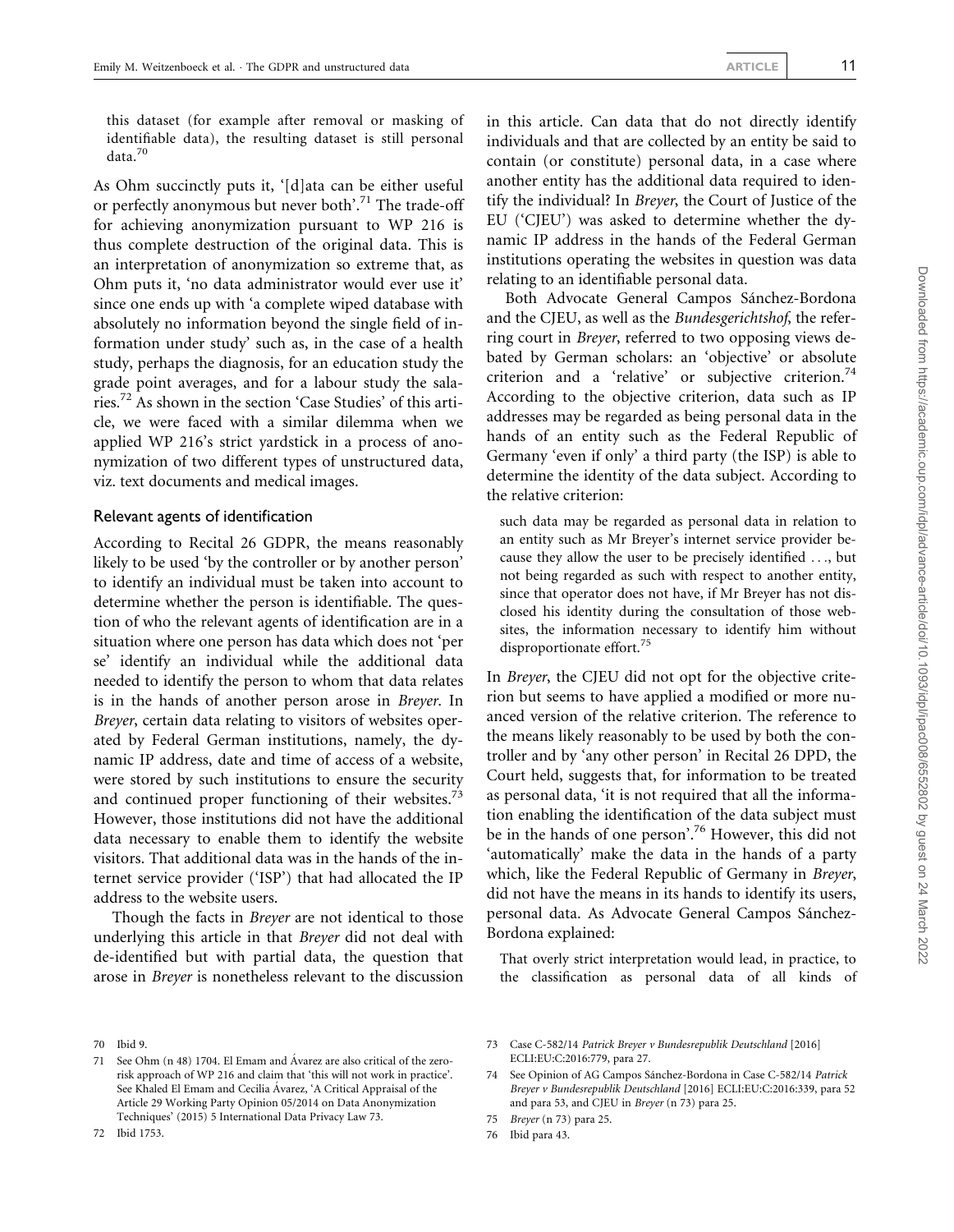information, no matter how insufficient it is in itself to facilitate the identification of a user. $77$ 

The analysis, as the CJEU explained, has to be more nuanced and one has to investigate 'whether the possibility to combine a dynamic IP address with the additional data held by the internet service provider constitutes a means likely reasonably to be used to identify the data subject'.<sup>78</sup> That would *not* be the case, as the CJEU further explained, basing itself on the Advocate General's opinion, $^{79}$  in the following two situations: (i) in cases where the identification of the data subject was prohibited by law, or (ii) if identification was 'practically impossible on account of the fact that it requires a disproportionate effort in terms of time, cost and manpower, so that the risk of identification appears in reality to be insignificant'.<sup>80</sup> Though the CJEU seems to set the bar very high when it requires the risk of reidentification to be 'insignificant', the court's reference to 'practical impossibility' rather than to 'impossibility' appears to us to be a clear affirmation of the risk-based approach and a negation of the strict approach of WP 216. It also, in fact, reiterates some of the objective factors specified in Recital 26 GDPR. The CJEU therefore concluded in Breyer that the data in the German Federal Republic institutions' hands were personal data, but only because of the existence of legal channels which enabled the Federal Government to ask the competent authority to obtain identifying information from the ISP in the event of a cyber-attack. $81$  In the absence of these channels, the data would not have been considered personal data simply because a known third party could identify them.

The judgment of the CJEU in *Breyer* is important authoritative support for the view that Recital 26 DPD

78 Breyer (n 73) para 45.

- 80 Breyer (n 73) para 46.
- 81 Ibid, para 47.
- 82 L Dalla Corte, 'Scoping Personal Data: Towards a Nuanced Interpretation of the Material Scope of EU Data Protection Law' (2019) 10(1) European Journal of Law and Technology 1, 15.
- 83 A 'third party' is, after all, any person other than, inter alia, the controller, cf art 4(10) GDPR.
- 84 Bygrave and Tosoni also doubt whether the difference in wording leads to a significant change of 'personal data' since the difference concerns a recital and not the definition of 'personal data', making the CJEU unlikely to depart substantially from its DPD-era rulings on the definition. As these authors note, their scepticism is supported by Advocate General Bobek in FashionID as: 'as Article 4 of the GDPR largely retains the same key terms as Article 2 of Directive 95/46 ..., it would be rather surprising if the interpretation of such key notions, including the notion of ... personal data, were to significantly depart (without a very good reason) from the extant case-law'. See Case C-40/17, Fashion ID (AG Opinion), para 87 and Bygrave and Tosoni (n 25) in C Kuner, LA Bygrave and C

and, by extension, Recital 26 GDPR, points towards a risk-based approach to the notion of personal data and not the strict approach of WP 216. The fact that the phrase 'or by any other person' in Recital 26 DPD has been changed to 'or by another person' in Recital 26 GDPR does not alter our view. Dalla Corte has claimed that that this change in wording may be more than cosmetic and signals an intention to narrow the ambit of the personal data concept by restricting the range of 'third parties who may be approached by a controller to identify the data subject ... [to] the ones that can reasonably be accosted.<sup>82</sup> We hold, however, that although the change in wording may very well lead to a restriction of legally relevant agents of identification that 'controllers' may have recourse to, it does not alter the fact that the preposition 'or' maintains the range of potential actors wide since 'another person' could be a third party,<sup>83</sup> such as an intruder who, whether intentionally or inadvertently and without recourse to illegal means, may have successfully been able to re-identify the data subject.<sup>84</sup>

Although, as evidenced by Article 29(1) DPD, the Working Party's role under the DPD was advisory, its opinions have been highly influential in data protection practice as they shed light on how data protection authorities interpret and are likely to enforce data protection law. Nevertheless, it appears that some individual data protection authorities have not taken the rigid approach of WP 216. The UK Information Commissioner's Office adopted a more balanced understanding of Recital 26 DPD in its anonymization code of practice of  $2012$ ,  $85$  a view that it appears to maintain in its draft anonymization guidance in its version of May 2021.<sup>86</sup> The Irish Data Protection Authority 'does

Docksey, (eds), Update of Selected Articles to The EU General Data Protection Regulation: A Commentary (OUP Oxford 2021) 25.

- 85 Annex 1 to the anonymization code contains a case study whereby research data held by the University of Stevenham Research Centre (USRC) is redacted by USRC and disclosed to a neighbouring research centre (NRC) following a freedom of information request from NRC. According to the code, 'The redacted data-set is still personal data in the hands of USRC because it still holds the full version of the original research data. This could act as a "key" that would allow the extracted data to be linked back to personal identifiers .... The extract is only be [sic] personal data in the hands of USRC because only USRC holds the "key" needed to make the link back to the personal identifiers it holds. NRC cannot do this because there is no information in the extract itself that could allow the linkage to be made. This shows that at the point at which USRC discloses the extract, it ceases to be personal data – even though it is still personal data in the hands of USRC as long as it holds "the other information" necessary to enable identification.' See UK Information Commissioner's Office, Anonymisation: Managing Data Protection Risk - Code of Practice (UK ICO 2012) 58–59.
- 86 At the time of writing, the ICO is updating its 2012 Code of Practice and has announced that, as from May 2021, it will be publishing draft chapters of its Anonymization, pseudonymization, and privacy enhancing technologies guidance. According to the draft guidance: 'In the ICO's

<sup>77</sup> See Opinion of AG Campos Sánchez-Bordona in Breyer (n 74) para 65.

<sup>79</sup> See Opinion of AG Campos Sánchez-Bordona in Breyer (n 74) para 68.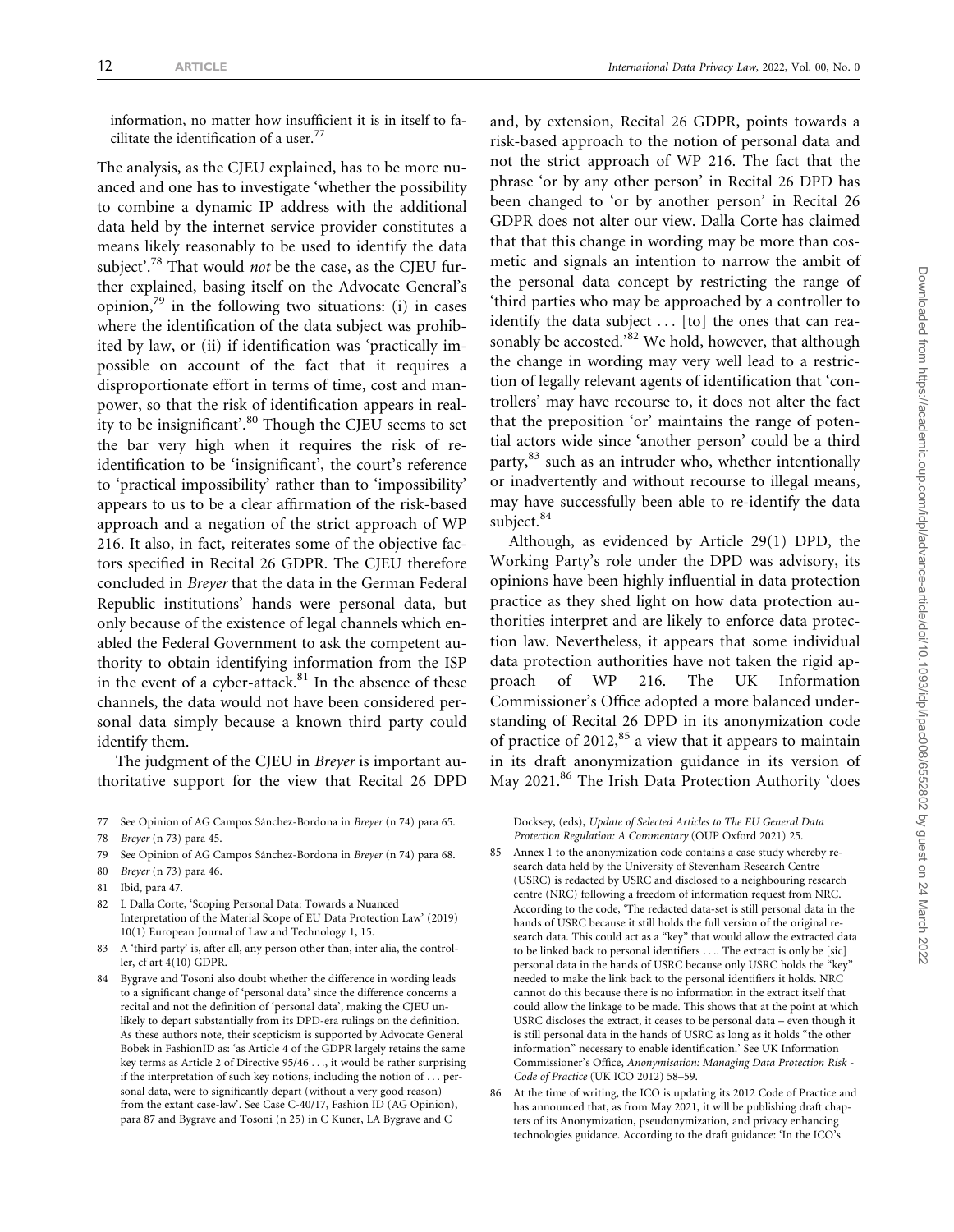not deem it necessary to prove that it is impossible for any data subject to be identified in order for an anonymisation technique to be considered successful'.<sup>87</sup> On similar lines and reminiscent of the CJEU in Breyer, the French Commission Nationale de l'Informatique et des Libertés (CNIL) describes anonymisation as processing which consists in an ensemble of techniques which render identification of the data subject 'practically impossible'.<sup>88</sup>

We return to this issue in the section 'Discussion and way forward' of this article.

#### Case studies

We now review two case studies related to the anonymization of unstructured data. The case studies respectively focus on text documents and medical images. Both studies provide empirical support to the central claim of this article, namely that anonymization of unstructured data that satisfies the criteria of WP 216 is impossible to achieve in practice, unless the data controller decides to delete the original dataset.

#### Case study 1: Anonymization of court cases

In this first case study, we investigate the extent to which GDPR-compliant anonymization of textual documents is technically possible. The dataset that will be used for this case study is a collection of 13,759 court cases from the European Court of Human Rights (ECHR), which are made available on the web portal of the Court. Those court cases include detailed information in plain text about various individuals (name, date of birth, criminal record, family status, etc.) mentioned in the court cases. This information does not only relate to the plaintiffs, but also to various parties involved in the case, such as witnesses, lawyers, judges, and government agents. The choice of ECHR court cases for this case study is motivated by practical considerations, as ECHR court cases provide a convenient and publicly available resource for investigating how personal information is expressed in text documents.<sup>89</sup>

The bulk of the personal information provided in ECHR court cases can be found in the section 'Circumstances of the case' that introduces the factual elements that underlie the application. We provide an example of such section in [Table 2](#page-13-0) (top part). Notwithstanding the name of the applicant himself, the text of the case contains various types of information (such as place and date of birth, dates of various judgments) that, taken together and combined with external knowledge sources, makes it possible to re-identify the individual in question. For instance, the combination of the person's place and year of birth (1955 in Bridgend) with the date of death of his spouse (29 April 1999) will narrow down the set of possible individuals to a single person.

#### Manual de-identification

A first attempt to address this re-identification risk is to remove from the text all direct and indirect identifiers that may be related to the individual. To investigate how this masking process can be conducted in practice, we hired a group of 12 law students from the University of Oslo and asked them to read through a collection of ECHR court case and subsequently mark within each case all text spans that may directly or indirectly contribute to the re-identification risk. The text spans masked by the students were grouped in 8 distinct categories:

- Names of individuals

87 Irish Data Protection Commission, Guidance Note: Guidance on Anonymization and Pseudonymization (2019) 5 <[www.dataprotection.](http://www.dataprotection.ie/sites/default/files/uploads/2019-06/190614%20Anonymisation%20and%20Pseudonymisation.pdf) [ie/sites/default/files/uploads/2019-06/190614%20Anonymisation%](http://www.dataprotection.ie/sites/default/files/uploads/2019-06/190614%20Anonymisation%20and%20Pseudonymisation.pdf) [20and%20Pseudonymisation.pdf](http://www.dataprotection.ie/sites/default/files/uploads/2019-06/190614%20Anonymisation%20and%20Pseudonymisation.pdf)> accessed 4 June 2021.

- 88 See CNIL, 'L'anonymisation de données personelles' (2020) <[www.cnil.](http://www.cnil.fr/fr/lanonymisation-de-donnees-personnelles) [fr/fr/lanonymisation-de-donnees-personnelles](http://www.cnil.fr/fr/lanonymisation-de-donnees-personnelles)> accessed 4 June 2021. ('Anonymisation est un traitement qui consiste a` utiliser un ensemble de techniques de manière à rendre impossible, en pratique, toute identification de la personne par quelque moyen que ce soit et de manière irréversible.') Emphasis added. See also Breyer (n 73) para 46.
- 89 Of course, conducting a complete anonymization of ECHR court cases is probably not a very useful operation to perform in practice (as court cases are generally meant to be published or at least made available in some form to legal professionals), but this case study is only meant for illustrative purposes. The extent to which the GDPR applies to the ECHR's database is also unclear due to the ECHR's international law immunities, see Christopher Kuner, 'International Organizations and the EU General Data Protection Regulation', University of Cambridge Faculty of Law Research Paper No 20/2018, February 2018 <[https://ssrn.](https://ssrn.com/abstract=3050675) [com/abstract=3050675](https://ssrn.com/abstract=3050675)> accessed 10 September 2021.

view, the same information can be personal data to one organisation, but anonymous information in the hands of another organisation. Its status depends greatly on its circumstances, both from your perspective and in the context of its disclosure.' See UK Information Commissioner's Office, Introduction to Anonymisation: Draft Anonymisation, Pseudonymisation and Privacy Enhancing Technologies Guidance (May 2021) 9. At the time of writing, the draft is open for consultation. See <[http://ico.org.uk/about-the-ico/ico-and-stakeholder-consultations/ico](http://ico.org.uk/about-the-ico/ico-and-stakeholder-consultations/ico-call-for-views-anonymisation-pseudonymisation-and-privacy-enhancing-technologies-guidance/)[call-for-views-anonymisation-pseudonymisation-and-privacy-enhanc](http://ico.org.uk/about-the-ico/ico-and-stakeholder-consultations/ico-call-for-views-anonymisation-pseudonymisation-and-privacy-enhancing-technologies-guidance/) [ing-technologies-guidance/](http://ico.org.uk/about-the-ico/ico-and-stakeholder-consultations/ico-call-for-views-anonymisation-pseudonymisation-and-privacy-enhancing-technologies-guidance/)> accessed 4 June 2021. Following Brexit, after 31 January 2020, the GDPR no longer applies in the UK. Although the UK has enacted its own version of the GDPR whose articles, at the time of writing, are largely similar to those in the EU's GDPR, (eg the definition of personal data is identical), the UK ICO's pronouncements are important because they show that even after the publication of WP 216 in 2014, the ICO maintained its relativist understanding of the identifiability test.

Such a perspective has also been favoured by the UKAN since 'it directly ties the concept of anonymization to the notion of the context of the personal data'. See Elliot and others (n 47) 24. See also <[http://](http://www.ukanon.net) [www.ukanon.net](http://www.ukanon.net)> accessed 4 June 2021.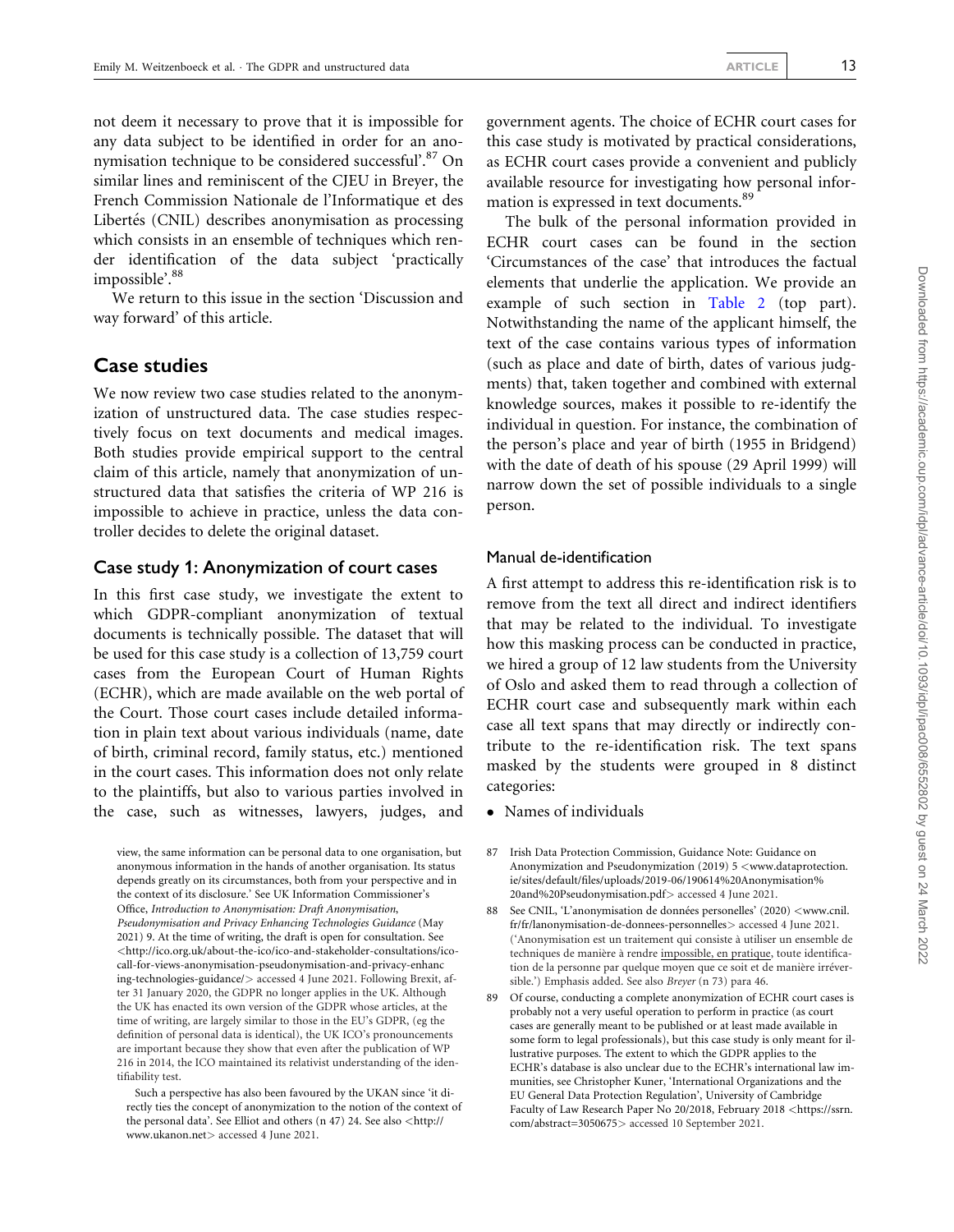<span id="page-13-0"></span>Table 2. Excerpt from an ECHR court case [nr 61391/00]: original (top), de-identified version after masking direct and indirect identifiers (middle), fully anonymised version where all phrases that can potentially link back to the original document are masked (bottom)

- 1. The applicant [Mr Colin Joseph O'Brien] was born in 1955 and lives in Bridgend.
- 2. His wife died on 29 April 1999 leaving two children, born in 1989 and 1991.
- 3. In 1999 the applicant enquired about widows' benefits and he was informed that he was not entitled to such benefits.
- 4. In early 2000 the applicant applied for widows' benefits again and on 13 March 2000 the Benefits Agency rejected his claim.
- 5. He lodged an appeal against this decision on 16 March 2000 and this appeal was struck out on 23 May 2000 on the basis that it was misconceived.
- 6. On 16 May 2000 the applicant made an oral claim for Widow's Bereavement Allowance to the Inland Revenue. On 23 May 2000 he was informed that his claim could not be accepted because there was no basis in domestic law allowing widowers to claim this benefit. The applicant was advised that an appeal against this decision would be bound to fail.
- 7. The applicant received child benefit in the sum of GBP 100 per month.
- 1. The applicant  $[***]$  was born in \*\*\* and lives in \*\*\*
- 2. His wife died on \*\*\* leaving \*\*\* children, born in \*\*\*
- 3. In \*\*\* the applicant enquired about widows' benefits and he was informed that he was not entitled to such benefits.
- 4. In \*\*\* the applicant applied for widows' benefits again and on \*\*\* the \*\*\* rejected his claim.
- 5. He lodged an appeal against this decision on  $***$  and this appeal was struck out on  $***$  on the basis that it was misconceived.
- 6. On \*\*\* the applicant made an oral claim for Widow's Bereavement Allowance to the Inland Revenue. On \*\*\* he was informed that his claim could not be accepted because there was no basis in domestic law allowing widowers to claim this benefit. The applicant was advised that an appeal against this decision would be bound to fail.
- 7. The applicant received child benefit in the sum of \*\*\* per month.
- 1. The applicant  $[***]$  was born in \*\*\* and lives \*\*\* \*\*\*
- 2. \*\*\* \*\*\* \*\*\* \*\*\* \*\*\* \*\*\*  $two*$  \*\*\* \*\*\* \*\*\* \*\*\* \*\*\* \*\*\* \*\*\*
- 3. In \*\*\* \*\*\* \*\*\* \*\*\* \*\*\* \*\*\* \*\*\* \*\*\* \*\*\* \*\*\* \*\*\* \*\*\* \*\*\* was \*\*\* \*\*\* \*\*\* \*\*\* \*\*\* \*\*\*
- 4. In \*\*\* the applicant \*\*\* \*\*\* \*\*\* \*\*\* \*\*\* \*\*\* \*\*\* the \*\*\* \*\*\* his \*\*\* \*\*\*
- 5. \*\*\* \*\*\* an \*\*\* \*\*\* \*\*\* \*\*\* \*\*\* \*\*\* \*\*\* \*\*\* \*\*\* \*\*\* \*\*\* \*\*\* \*\*\* \*\*\* \*\*\* the \*\*\* that it was \*\*\* \*\*\*
- 6. \*\*\* \*\*\* \*\*\* \*\*\* \*\*\* \*\*\* \*\*\* \*\*\* for \*\*\* \*\*\* \*\*\* \*\*\* the \*\*\* \*\*\* \*\*\* \*\*\* \*\*\* \*\*\* \*\*\* \*\*\* \*\*\* \*\*\* \*\*\* could \*\*\* \*\*\* \*\*\* \*\*\* \*\*\* \*\*\* \*\*\* \*\*\* in \*\*\* law \*\*\* \*\*\* to \*\*\* this \*\*\* \*\*\* \*\*\* \*\*\* \*\*\* \*\*\* \*\*\* \*\*\* \*\*\* \*\*\* this \*\*\* \*\*\* \*\*\* \*\*\* to \*\*\* \*\*\*
- 7. The \*\*\* \*\*\* \*\*\* \*\*\* in the \*\*\* \*\*\* \*\*\* \*\*\* \*\*\* \*\*\*
- Names of organizations (companies, public institutions, etc.)
- Places and geographical locations
- $\bullet$ Date and time indicators
- $\bullet$ Demographic attributes (ethnicity, age, gender, etc.)
- $\bullet$  Quantities (monetary values, number of convictions, etc.)
- Codes (application number, phone number, etc)
- Miscellaneous direct or indirect identifying information (not belonging to any of the above categories)

The result of this manual de-identification process is illustrated in Table 2 (middle part). As we can observe, the edited version of the court case is stripped of all direct and indirect identifiers that may single out the identity of the applicant. The only information that we can gather about the applicant from the text is that the person is male, most likely a British national (due to references to British public agencies such as the Inland Revenue), a widower with children, and has been denied widows' benefits at an undisclosed point in time. We contend that, in the absence of other information related to the application, those pieces of information are on their own insufficient to single out the identity of that person. $90$ 

concrete challenges involved in anonymizing text data. In practice, such court cases are typically made available in a broad range of publication

<sup>90</sup> It should be stressed again that the use of ECHR court cases in this case study is only meant for illustrative purposes in order to highlight the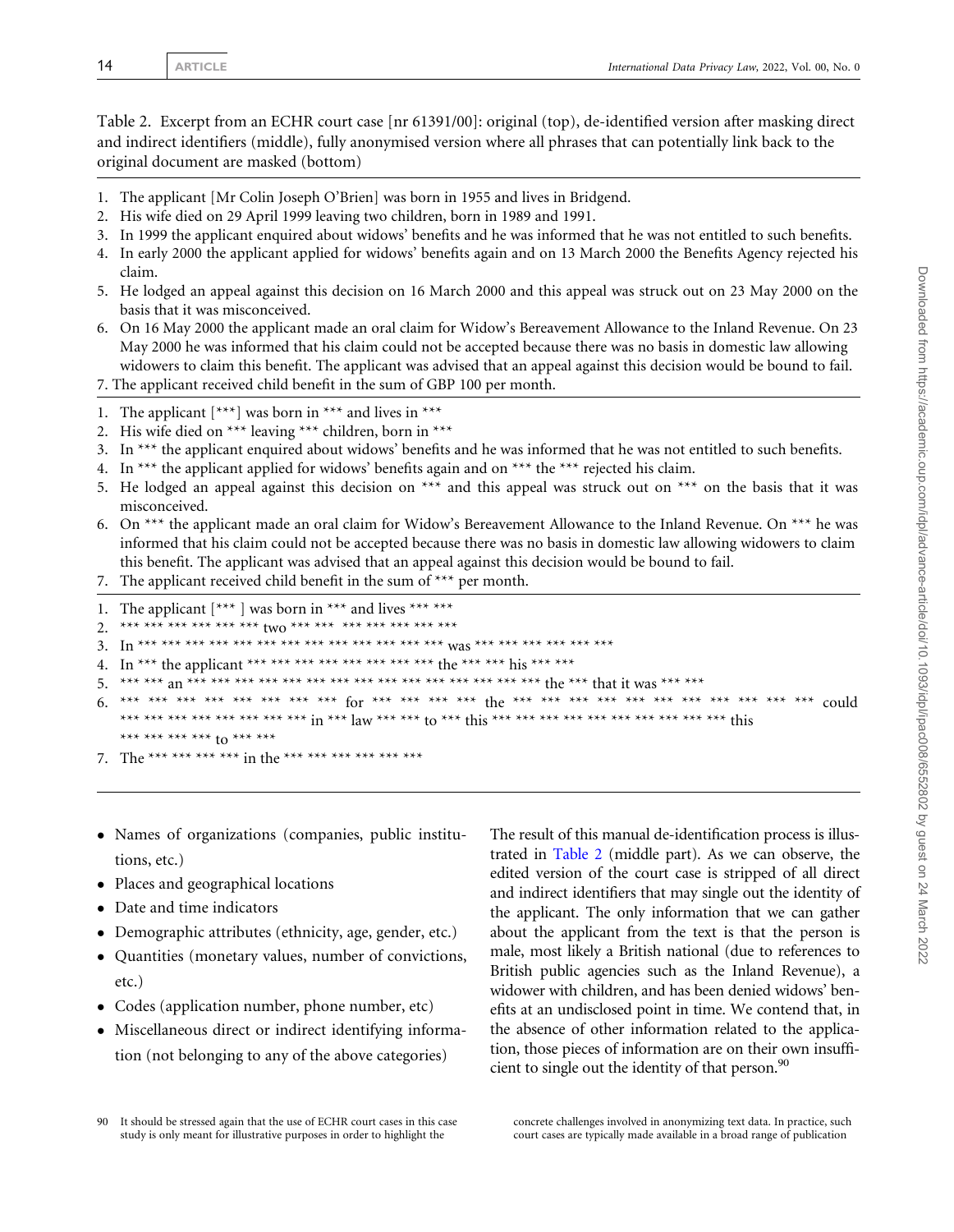

Figure 1: Relation between the proportion of masked words and the probability of linkage between the edited and original document, as computed from the dataset of 13,759 court cases from the ECHR. The line denoted by triangles indicates how the probability of linkage evolves in relation to the proportion of masked words (taking all words into account) in the edited document, while the line denoted by circles focuses specifically on the proportion of content words (defined here as nouns, verbs and adjectives).

#### Linkability with original dataset

Is this process of stripping direct and indirect identifiers from the text sufficient to ensure anonymization that complies with the criteria set forth in WP 216? No, as the edited documents can still be linked back to the original documents through a relatively simple process. If we assume that the data controller who carried out the de-identification procedure retains the original (unedited) collection of documents (which they typically do), such data controller can relatively easily search for the remaining 'text phrases' that occur in the edited document to determine its most likely original source.

For instance, in the collection of 13,759 court cases employed in this case study, only one single document contains the phrase 'was advised that an appeal against' which occurs in the above example. Even short phrases can link back to the original document when one searches for their occurrence within the same document. For instance, although the phrases 'rejected his claim' and 'could not be accepted' can both be found in several documents, their occurrence within the same document can again only be observed in one single court case.

Can we filter out those phrases to ensure that no edited document can be traced back to its original version? Yes, but this requires the removal of most of the document's content, which renders the anonymization process essentially meaningless.

To corroborate this hypothesis, we developed a simple software system<sup>91</sup> that takes a collection of documents as input and searches for all phrases that, isolated or in combination, can link the edited document back to its original.

The result of such a thorough anonymization process is illustrated in [Table 2](#page-13-0) (bottom part). As we can observe, the resulting text has essentially been stripped of all useful content, and only a few generic words such as prepositions, determiners and common phrases such as 'the applicant' are preserved.

This large proportion of masked tokens is not specific to the example in [Table 2.](#page-13-0) After running this automated anonymization process on all 13,759 court cases employed in this case study, we find that the requirement of non-linkability between the edited and original document leads to the masking, on average, of at least 80 per cent of the words occurring in each court case. Furthermore, if we concentrate on so-called 'content words', which are words such as nouns, verbs and adjectives (but not function words such as prepositions or articles), this proportion of masked words increases to 96 per cent, as illustrated in Figure 1. To put it differently, the requirement of non-linkability not only leads to removing most words from a court case, but it also removes the most important ones in terms of data utility. This phenomenon can be clearly observed in the masked text from the bottom part of [Table 2](#page-13-0), where the only remaining content words are 'applicant', 'born', 'lives' and 'law', out of a total of 172 words in the original excerpt.

Although the results presented above are estimated from a specific collection of court case documents, they are not surprising from the perspective of corpus

channels and are heavily cross-referenced, which would make their anonymization ineffective for most purposes.

The source code for this software is available by request. Technically speaking, the implementation of this software rests on the construction of a special data structure called an 'inverted index'. An inverted index

maps each possible word or phrase to the documents that include it. Using such an index, one can easily infer the list of phrases that, individually or in combination with other phrase, lead to a unique document. Once extracted, the resulting phrases can be masked from their corresponding documents.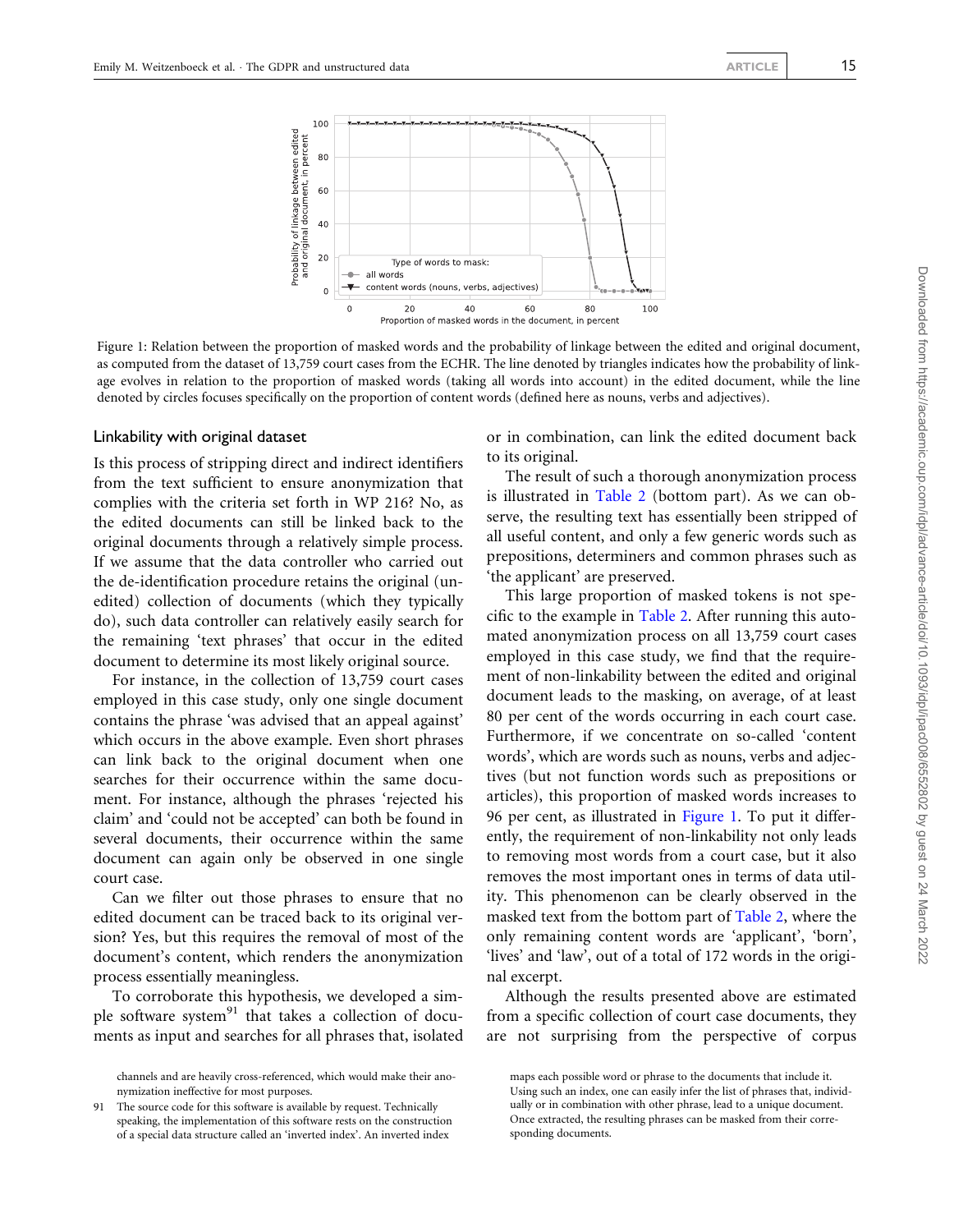<span id="page-15-0"></span>

Figure 2: Original image of chest X-ray sampled from the dataset (left) and corresponding images after blurring respectively 30% (middle) or 85% (right) of the X-ray.

linguistics. Indeed, the proportion of phrases occurring only once in a collection of texts (a phenomenon also called hapax legomenon) increases rapidly with the size of those phrases. This also holds for very large document collections and for web-scale data.<sup>92</sup> In other words, most phrases of more than 5–6 words will occur only once in a collection of documents and can therefore be exploited to reconnect de-identified documents with their original source.

This case study illustrates that, for textual data, WP216-compliant anonymization needs to go far beyond the mere removal of direct and indirect identifiers. Indeed, the requirement of non-linkability between the original and edited document makes it essentially impossible to anonymise text data without rendering the resulting text essentially useless for most practical purposes, at least if we assume that the data controller retains a copy of the original dataset (which is typically the case).

## Case study 2: Anonymization of medical images

The findings obtained in the above case study are not specific to text data and can also be reproduced for other types of unstructured data such as images, audio recordings and videos. In this second case study, we concentrate on medical images. In addition to being personal data, medical images are also a specific type of 'data concerning health', cf Article 4(15) GDPR, and are therefore special categories of personal data pursuant to Article 9(1) GDPR.

Our dataset consists of a total of 7570 chest X-ray images published by the US National Library of Medicine and made publicly available for research purposes.93 The images do not contain any identifier associated with the patient, making it impossible to determine the identity of the patients without additional information. We illustrate one example of such X-ray image in Figure 2 (left).

Although none of the patients can be identified from those chest X-rays alone, the dataset does not qualify as being anonymous according to the GDPR requirements. Indeed, the healthcare institution from which the image originates has most likely kept an archive of those X-ray images together with meta-data including the patient identity. Consequently, the data controller (or any individual that has access to the original database) can conduct an 'image search' to link the images contained in the datasets with such meta-data, and therefore determine the identity of the patient.

It is, however, possible to introduce artificial noise in the image to increase the difficulty of executing such a linkage. As with case study 1, we analysed the level of noise necessary to reduce the probability of linkage to a number close to zero. The artificial noise introduced in

<sup>92</sup> See Joaquim F Silva and Jose C Cunha, 'An Empirical Model for n-gram Frequency Distribution in Large Corpora', Advances in Knowledge Discovery and Data Mining: 24th Pacific-Asia Conference, PAKDD 2020, Singapore, 11–14 May 2020, Proceedings, Part II, 12085, 840–851.

<sup>93</sup> D Demner-Fushman and others, 'Preparing a Collection of Radiology Examinations for Distribution and Retrieval' (2016) 23(2) Journal of the American Medical Informatics Association 304–310.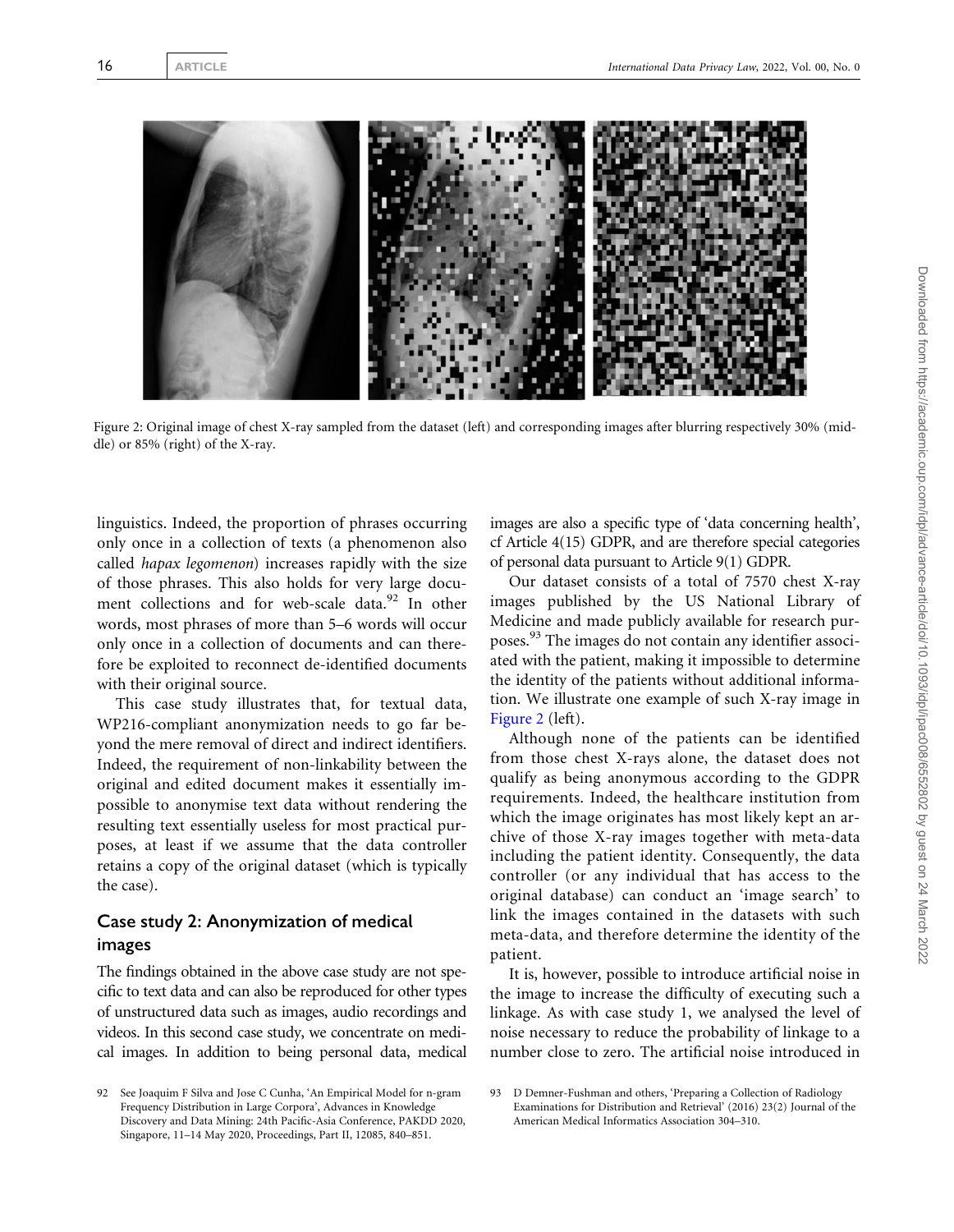

Level of artificial noise introduced in the image (as a percentage of blurred area)

Figure 3: Relation between the level of artificial noise introduced in the image and the probability of linkage between the edited image and the original X-ray.

this experiment consisted in blurring local regions of the image. The middle and right-hand side of [Figure 2](#page-15-0) shows edited versions of the image respectively blurring 30 per cent or 85 per cent of the original X-ray.

The relation between the level of introduced noise and the probability of linkage through image search is illustrated in Figure 3. As can be observed from the figure, the probability of linkage can only be reduced to a low level on the condition of introducing levels of noise above 85 per cent. This corresponds to blurring the image as in the right-hand side of [Figure 2](#page-15-0).

Such levels of artificial noise render the image essentially useless for most practical purposes, and certainly for applications such as medical research (as even basic anatomical features become unrecognizable). In other words, when interpreted in a strict sense, the requirement of non-linkability between the original data from the data controller and the released dataset means that the WP 216-compliant anonymization of images and other visual media becomes essentially impossible.

#### Discussion and way forward

#### Resolving the conflicting interpretations

The section 'Case studies' shows the dramatic consequences if one applies the strict approach in WP 216 to unstructured data. For the resultant data to be categorized as anonymized data, the original data must be deleted after the de-identification procedure. This is irrespective of whether the anonymized data is to be released to a third party or to be kept by the same data controller, for example, by a different department than that holding the original data. Where the original data controller wants or is legally bound to keep a copy of the original data set, the anonymized data that is produced—if it is to meet the stringent requirements of WP 216—is practically useless. $94$  Hence our claim in the introduction to this paper that it is virtually impossible to anonymize unstructured data in a manner that satisfies the requirements of WP 216.

This empirical finding sharpens the legal discussion of whether the risk-based or strict approach constitutes the most defensible interpretation of anonymization requirements. In our view, the approach to the resolution of these conflicting interpretations can and should be resolved through the standard interpretive techniques in EU law, namely textualism, context, and teleology.<sup>95</sup> It cannot be resolved by simply referring to WP 216. While the European Court of Justice has cited at times the opinions of the working party as persuasive authority, they have no legal weight and remain only guidelines and are not legally binding.<sup>96</sup> Moreover, the EU Commission has underlined the soft law nature of the WP 216's work in its 2018 communication to the

<sup>94</sup> See Ohm (n 48) 1704. As Elliot and others state: 'Zero risk is not a realistic possibility if you are to produce useful data.' Elliot and others The Anonymisation Decision-Making Framework (n 47) 19, 33 and 34. See also Elliot and others, 'Functional anonymisation: Personal data and the data environment' (n 53).

<sup>95</sup> Koen Lenaerts and Jose Gutierrez-Fons, 'To Say What the Law of the EU is: Methods of Interpretation and the European Court of Justice' (2014) 20(2) The Columbia journal of European Law 3.

<sup>96</sup> Adam Finlay, 'Is the Art29 Working Party Undermining Itself?' (Lexology, 30 January 2018) <[https://www.lexology.com/library/detail.](https://www.lexology.com/library/detail.aspx?g=aa713293-f9ef-496f-b4e3-5f5a8b5ece10)

[aspx?g=aa713293-f9ef-496f-b4e3-5f5a8b5ece10](https://www.lexology.com/library/detail.aspx?g=aa713293-f9ef-496f-b4e3-5f5a8b5ece10)> accessed 10 March 2022. Pursuant to art  $70(1)(e)$  GDPR, the EDPB nowadays continues the advisory role of its predecessor by issuing guidelines, recommendations, and best practices which, though having a great deal of influence, are not directly binding on third parties. See Christopher Kuner, 'Territorial Scope and Data Transfer Rules in the GDPR: Realising the EU's Ambition of Borderless Data Protection' (16 April 2021) University of Cambridge Faculty of Law Research Paper No 20/2021, 32, <[https://ssrn.](https://ssrn.com/abstract=3827850) [com/abstract=3827850](https://ssrn.com/abstract=3827850)> or <<http://dx.doi.org/10.2139/ssrn.3827850>> accessed 10 March 2022.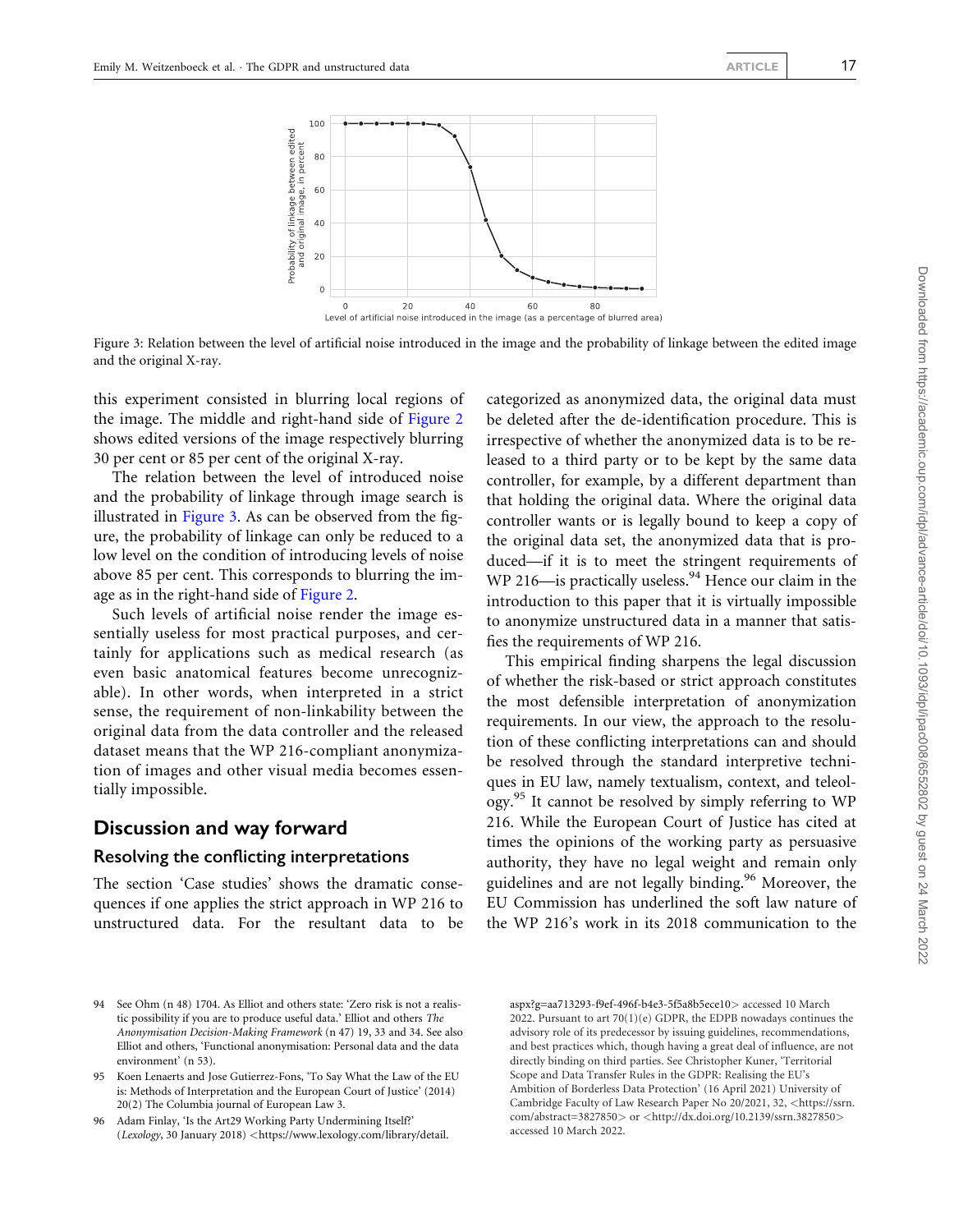Parliament and Council: 'where questions regarding the interpretation and application of the Regulation arise, it will be for courts at a national and EU level to provide the final interpretation of the Regulation'.<sup>97</sup>

When it comes to *textualist* interpretation, it is arguably difficult to distinguish between the claims of the risk-based and strict approaches. Both are plausible interpretations as to what constitutes a 'reasonable risk' of identification of personal data in the context of anonymization. In the event though that a literal interpretation does not resolve the meaning of a provision, it is incumbent to look to context and purpose.<sup>98</sup> As to *con*text, the presumption in the context of the EU is that that the 'legislator is a rational actor. This means that the authors of the Treaties are assumed to have established a legal order that is consistent and complete'.<sup>99</sup> In our view, the strict approach in WP 216 is difficult to reconcile with Article 2(2) of the Free Flow of Non-Personal Data Regulation discussed earlier in this article.100 The premise underlying that article is that it is sometimes possible that the personal data and the nonpersonal data in a mixed dataset may be separated, in which case the Free Flow of Non-Personal Data Regulation applies to the non-personal data part of the data set, whereas the GDPR applies to the personal data part of the data set. Unstructured text documents are perhaps the quintessential example of mixed datasets, since they typically contain both personal data and nonpersonal data. Where it is technically possible to remove personal data from a mixed dataset, can the original mixed dataset continue to co-exist alongside the separate sets of personal and non-personal datasets? It would seem that once non-personal data have been extracted from a mixed dataset, in order for that extracted non-personal data to continue to exist as nonpersonal data, the original mixed dataset would have to be rendered virtually useless. This would considerably restrict the utility—the effet utile—of the Free Flow of Non-Personal Data Regulation since few data

controllers are likely to be interested in deleting the original mixed dataset.<sup>101</sup>

In relation to teleological approaches, they are central in the interpretation of much EU law given the abstract nature of drafting but also its 'purpose-driven functionalism' in order to secure 'objectives of paramount constitutional importance'.<sup>102</sup> Teleological interpretation has at least three different modes:  $103$ (i) securing an effective interpretation in light of the legal context; (ii) ensuring when there is ambiguity that the interpretation is in line with the objectives the provision seeks to pursue; (iii) and avoiding absurd consequences of literal interpretation. When there is a clash between objectives, a proportionality approach is to be adopted as to which one should prevail.

Let us take each in turn. First, the risk-based approach is arguably a more effective approach in reflecting the patchwork of legal provisions that form the context for interpretation. This applies not only to ensuring consistency with the Free Flow of Non-Personal Data Regulation, but also to at least Recital 26 GDPR and Article 25(1). The latter require inter alia periodic assessment of the state-of-the art technology (including technological measures) that may be used. If, as according to these legal sources, interpretation of reasonable risk can change according to the available technology, an interpretation that renders all anonymization techniques to be outside the four walls of the GDPR makes these clauses effectively redundant.

Second, the purpose of the GDPR is not to eliminate all risks. As evidenced from the second and third paragraphs of Article 1, the objective of the GDPR is both to protect fundamental rights, in particular, the right to data protection, as well as to ensure that the free movement of personal data within the EU 'shall be neither restricted nor prohibited'. As Article 29 Working Party itself acknowledged, the risk-based approach gained much more attention in the discussions at the European

- 99 Lenaerts and Gutierrez-Fons (n 95) 17. See, for example, the importance of reading together internal provisions in Case C-465/07, Meki Elgafaji and Noor Elgafaji v Staatssecretaris van Justitie, 2009 ECR 1-921, 28-2.9.
- 100 See the section 'Anonymous data as the antithesis of 'Personal Data'' of this article. See also Elliot and others (n 47) 33.
- 101 On effet utile, see Urska Sadl, 'The Role of Effet Utile in Preserving the Continuity and Authority of European Union Law: Evidence from the Citation Web of the Pre-accession Case Law of the Court of Justice of the EU' (2015) 8(1) European Journal of Legal Studies 18–45.
- 102 Lenaerts and Gutiérrez-Fons (n 95) 31.
- 103 Joxerramon Bengoetxea, The Legal Reasoning of the European Court of Justice: Towards a European Jurisprudence (Oxford, Clarendon Press 1993).

<sup>97</sup> Stronger protection, new opportunities—Commission guidance on the direct application of the General Data Protection Regulation as of 25 May 2018, COM(2018) 43 final.

<sup>98</sup> Case C-220/03, European Cent. Bank v Fed. Republic of Germany, 2005 E.CR 1-10595, para 31. ('Article 8(1) of the Agreement expressly and unambiguously makes the refund of turnover tax subject to the condition, not fulfilled in the present case, that that tax be "invoiced separately". Although an interpretation of a provision of an Agreement "in the light" of its legal context is possible in principle to resolve a drafting ambiguity, such an interpretation cannot have the result of depriving the clear and precise wording of that provision of all effectiveness.'). See also Case C-48/07, Belgium v Les Vergers du Vieux Tauves, 2008 ECR 1-10627, para 44 ; Case C-263/06, Carboni e Derivati Srl v Ministero dell'Economia e delle Finanze and Riunione Adriatica di Sicurta SpA, 2008 ECR 1-1077, para 48.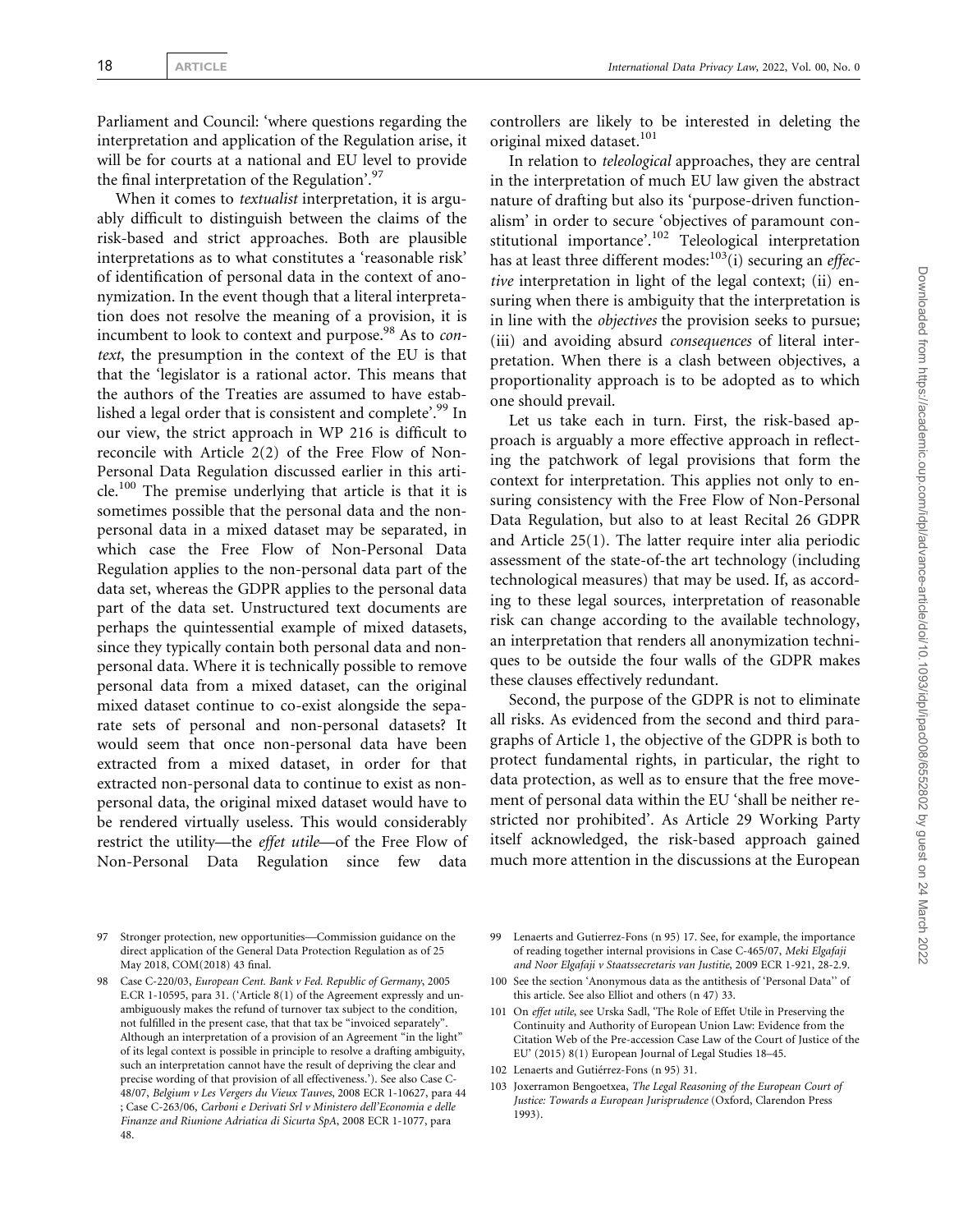Parliament and at the Council during the legislative process of the GDPR, was introduced as a core element of the accountability principle itself (Article 24, cf Article 5(2)), and has been extended and reflected in 'inter alia' the obligation of security (Article 32), the obligation to carry out an impact assessment (Article 35), the data protection by design principle (Article 25) and the obligation for documentation (Article 30).<sup>104</sup>

One can also question whether the strict interpretation of WP 216, which requires anonymized data to be impossible to link back to their original source, leads to a better privacy protection for the data subjects. We contend that this is not the case when one wishes to share anonymized data with a third party (that is, when the original dataset is held by one controller and the anonymized data is held by a different controller).<sup>105</sup> Indeed, this WP 216 requirement focuses on preventing linkage with a dataset (the original, unedited data) that is not available to a motivated intruder with access to the anonymized data, and is therefore a risk of little relevance when it comes to protecting the privacy of the individuals whose data has been anonymized in the dataset.<sup>106</sup> This is notably illustrated in the first case study described in this article, where the requirement of nonlinkability leads to the removal of numerous phrases such as 'rejected his claim' and 'could not be accepted', although those phrases did not offer any (direct or indirect) information about the identity of the individual in question.

Third, a risk-based approach avoids the draconian and absurd consequences of the strict approach. By providing an evaluation in the context of an actual data environment, it offers a more nuanced and practical alternative to the rather rigid approach of WP 216, with its almost absurd implications, as demonstrated in the two case studies described in this article. As Elliot and others explain, it is a misapprehension 'that anonymisation can be absolute without mangling the data so badly that it has no utility whatever': $107$ 

If anonymisation is to be a useful tool for data and risk management, one has to specify its circumstances. Thus the only sensible response to the question 'are these personal data?' is another question: 'in what context?' or more specifically 'in what data environment?'108

Drawing together this analysis, it is arguable that by introducing legal context and a teleological perspective the risk-based approach becomes the most plausible and defensible interpretation. Anonymization of personal data is possible but the relevant risks must be considered for each case. To be sure, introducing these contextual and teleological approaches to anonymization leads to the result that the GDPR could be underapplied rather than over-applied—as more data would not be classified as personal data. This is somewhat paradoxical and contrary to the common result of using these interpretive methods, which is often more expansive and 'activist' applications of EU law. However, such a restrictive outcome is not uncommon. As Lenaerts and Gutierrez-Fons, point out, in Kalfelis,<sup>109</sup> the 'ECJ engaged in a teleological reduction of the scope of Article 6(1) of the 1968 Brussels Convention'.<sup>110</sup>

#### The issue of temporality

Changes in technology are, however, a two-edged sword for the risk-based approach. On one hand, they underscore the theoretical argument for the risk-based approach—as is argued in the section 'Resolving the conflicting interpretations'. As discussed earlier, $111$  temporality is one of the objective factors mentioned in Recital 26 GDPR. On the other hand, improvements in identification technology limit the practical application of the risk-based approach. Re-identification risks do not necessarily stay constant over time, and may evolve due to technological advances or as a result of the increasing availability of online data that may be collected on various individuals. In addition, they solidify the absolutism of the strict approach. As described in this article, WP 216 requires the complete and irreversible removal of all identifiers (direct and indirect) from a dataset for it to be deemed anonymized. This irreversibility should not only consider re-identification risks that may occur in the present state of technology but also those that may occur in the future.

overboard application of the [Data Protection] Directive.' See Samson Yoseph Esayas, 'The Role of Anonymisation and Pseudonymisation under the EU Data Privacy Rules: Beyond the "all or nothing" Approach' (2015) 6 (2) European Journal of Law and Technology 7.

- 109 Case 189/87, Kalfelis v Bankhaus Schroder and Others, 1988 ECR 5565.
- 110 Lenaerts and Gutierrez-Fons (n 95) 37.
- 111 See the section 'The risk-based approach' of this article.

<sup>104</sup> Article 29 Working Party, 'Statement on the role of a risk-based approach in data protection legal frameworks' (WP 218, 30 May 2014), 2.

<sup>105</sup> For the data controller of the original, unedited dataset (or for a motivated intruder that has obtained access to the data controller's infrastructure), performing such a linkage is technically possible, but would be a meaningless operation, as it would simply amount to recreating the exact same data they already have.

<sup>106</sup> As Esayas states, '[i]t is true that re-identification has become easy as a result of the technological advancement and the ubiquity of information on the Internet, but the alternative should not be a boundless and

<sup>107</sup> Elliot and others (n 47) 52.

<sup>108</sup> Ibid.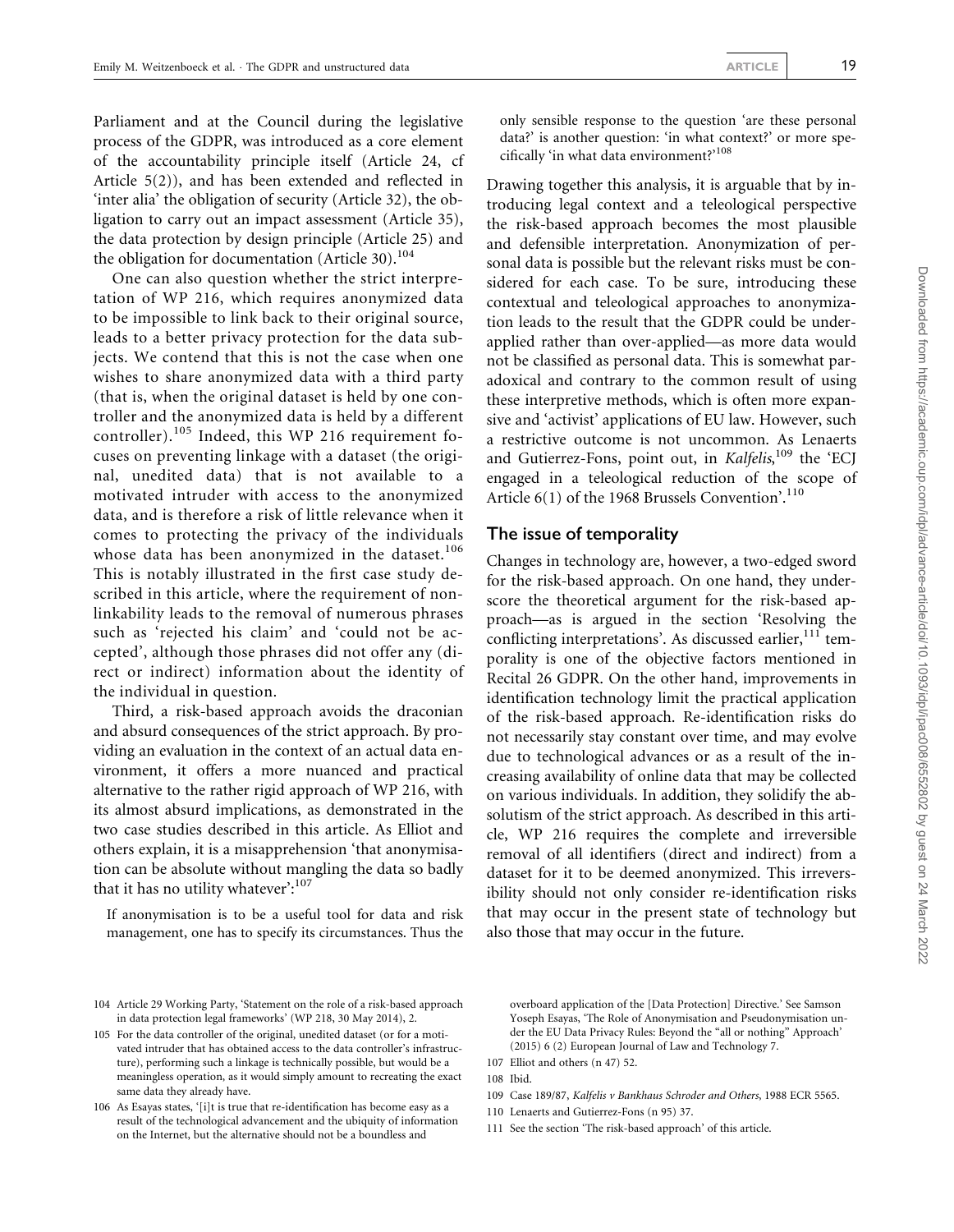This question of temporality is an important and difficult one. One of the most important risks that data controllers need to consider when processing unstructured data are the expected technological advances in Artificial Intelligence (AI), especially within the fields of natural language processing, computer vision and speech processing. For instance, AI-based models relying on a wide range of stylistic patterns may be applied to predict with relatively high precision the author of short texts.<sup>112</sup> Similarly, it has been shown that images containing human faces can in certain conditions be automatically 'deblurred' using advanced computer vision models.<sup>113</sup> The identity of speakers in audio recordings can sometimes also be retrieved even after the application of obfuscation methods to disguise or distort their voices. $114$ 

This technological development, however, proceeds in both directions. The topic of privacy-preserving techniques is one of the most active research areas within Artificial Intelligence, $115$  and recent years have seen the development of various adversarial AI-models that are specifically optimized to be robust to privacy attacks and prevent the leak of personal information either from data releases<sup>116</sup> or from machine learning models trained from those.117 This development also applies to unstructured data such as texts or images, although several open research questions remain.<sup>118</sup>

Compared to structured datasets, unstructured data are typically more difficult to link to other data sources (other than the original dataset), as they lack a predefined tabular structure making it possible to directly merge several data sources based on shared variables. However, one can rely on information extraction techniques to automatically derive structured representations from text documents, $119$  and subsequently use

- 112 See P Shrestha and others, 'Convolutional Neural Networks for Authorship Attribution of Short Texts' in Proceedings of the 15th Conference of the European Chapter of the Association for Computational Linguistics (2017) 669–674.
- 113 Z Shen and others, 'Exploiting Semantics for Face Image Deblurring' (2020) 128(7) International Journal of Computer Vision 1829–46.
- 114 M Farrús, 'Voice Disguise in Automatic Speaker Recognition' (2018) 51(4) ACM Computing Surveys (CSUR) 1–22.
- 115 See eg M Gong and others, 'A Survey on Differentially Private Machine Learning' (2020) 15(2) IEEE Computational Intelligence Magazine 49–64.
- 116 S Shaham and others, 'Privacy Preserving Location Data Publishing: A Machine Learning Approach' (2020) IEEE Transactions on Knowledge and Data Engineering.
- 117 T Xiao and others, 'Adversarial Learning of Privacy-preserving and Taskoriented Representations' (2020) 34(7) Proceedings of the AAAI Conference on Artificial Intelligence 12434–41.
- 118 See P Lison and others, 'Anonymisation Models for Text Data: State of the Art, Challenges and Future Directions' Proceedings of the 59th Annual Meeting of the Association for Computational Linguistics (ACL) (2021).
- 119 See eg JL Martinez-Rodriguez, A Hogan and I Lopez-Arevalo, 'Information Extraction Meets the Semantic Web: A Survey' (2020) Semantic Web 1–81.

those structured representations as a starting point to link the documents to other data sources. Such automated extraction of structured representations can also be performed on other types of unstructured data such as images.120

While data may be considered safely anonymized at the time of its release, there is therefore always a residual risk that the data may be re-identified at some point in the future, due to technological advances and the growth of online data that can be collected on individuals.121 The data controller should thus monitor the data environment once data has been shared or otherwise disclosed as this is not least invaluable later when the controller is considering the next release.<sup>122</sup>

## Way forward and role of the EDPB in providing clarity

In a February 2021 advisory document, the EDPB— Article 29 Working Party's successor—stated that '[t]he determination of whether information is anonymous must be made by the application of the test of identifiability outlined in Recital 26 GDPR'.<sup>123</sup> It emphasized that all of the factors in this recital 'must be considered in making an assessment as to the reasonable likelihood of identifiability'.124 However, the EDPB also stated that WP 216 'should be taken into account',  $125$  and that:

 $[a]$ ny such assessment should be made along the lines suggested by the CJEU in Breyer, which refers to Recital 26 of Directive 95/46/EC, looking at the legal and practical means by which re-identification may be effected by the use of additional data in the hands of third parties.<sup>126</sup>

Rather than add clarity, this makes the situation arguably more nebulous. $127$  It is perhaps trite to note that

- 120 B Zhou and others, 'Semantic Understanding of Scenes through the Ade20k Dataset' (2019) 127(3) International Journal of Computer Vision 302–21.
- 121 See Elliot and others (n 47) 128.
- 122 Elliot and others provide examples of various measures that the data controller may take to monitor the data environment once the data has been shared. Elliot and others (n 47) 128.
- 123 See EDPB, 'EDPB Document on response to the request from the European Commission for clarifications on the consistent application of the GDPR, focusing on health research' (n 61) para 45.
- 124 Ibid para 46.
- 125 Ibid.
- 126 Ibid.
- 127 In fact, the Multistakeholder Expert Group to the Commission 2020 evaluation of the GDPR states that several members of the group seek more guidance from the EDPB on inter alia anonymization, following a riskbased methodology. See Multistakeholder Expert Group, 'Report – Contribution from the Multistakeholder Expert Group to the Commission 2020 Evaluation of the GDPR' (17 June 2020 <[https://ec.eu](https://ec.europa.eu/info/sites/info/files/report_from_multistakeholder_expert_group_on_gdpr_application.pdf) [ropa.eu/info/sites/info/files/report\\_from\\_multistakeholder\\_expert\\_](https://ec.europa.eu/info/sites/info/files/report_from_multistakeholder_expert_group_on_gdpr_application.pdf) [group\\_on\\_gdpr\\_application.pdf](https://ec.europa.eu/info/sites/info/files/report_from_multistakeholder_expert_group_on_gdpr_application.pdf)>) accessed 10 March 2022.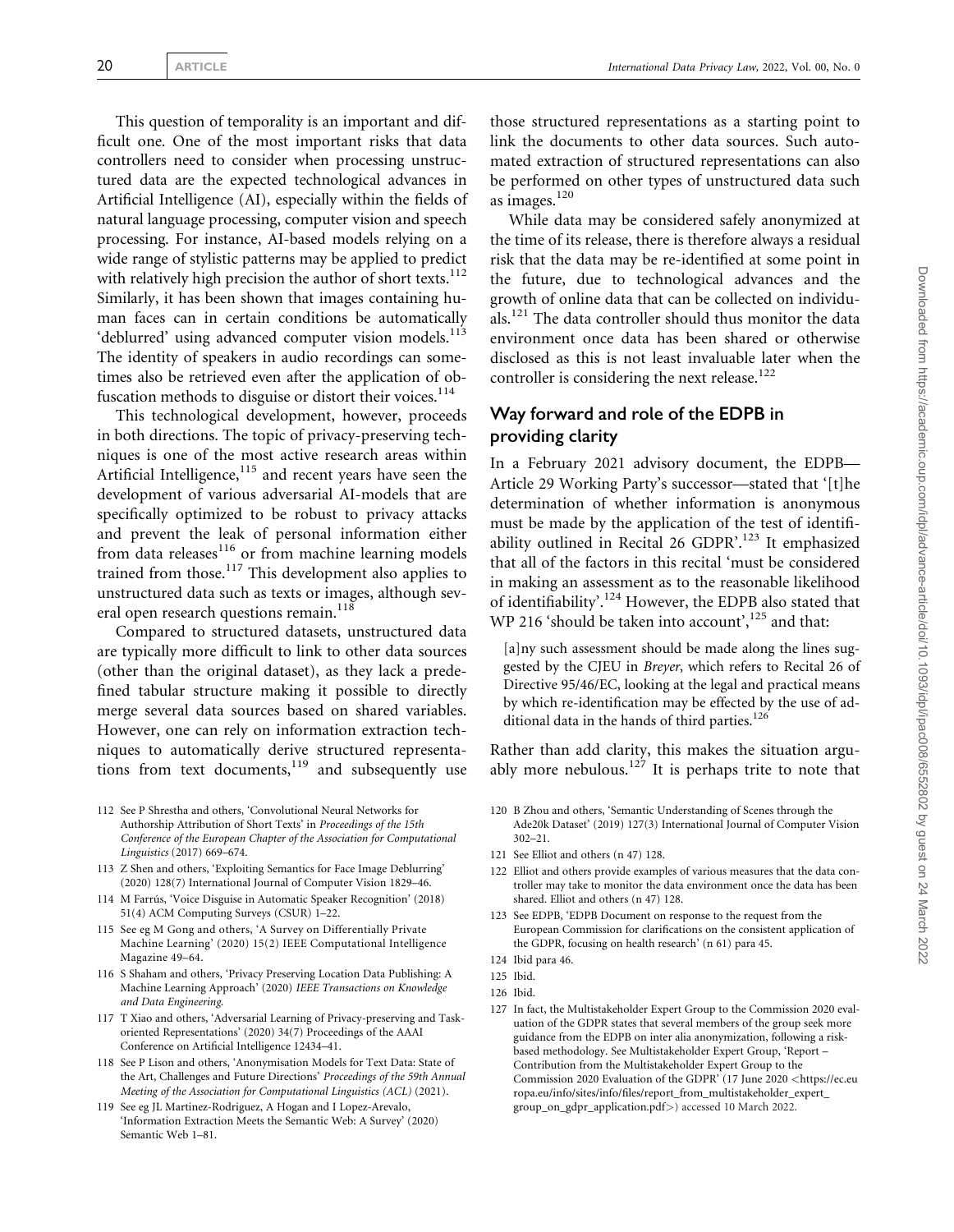'you cannot have your cake and eat it'. One cannot apply 'both' the strict approach of WP 216 and, at the same time, the risk-based approach of Recital 26 GDPR. Though the CJEU in Breyer seems to set a high bar in requiring that the risk of re-identification to be insignificant, the CJEU did not take the strict zero-sum approach of WP 216.

Moreover, in its 'Guidelines 3/2019 on processing of personal data through video devices' of 29 January 2020, the EDPB provided an example of anonymization of a video footage that contradicts the strict approach of WP 216.<sup>128</sup> The said example concerns a data subject request 'for a copy of his or her personal data processed through video surveillance at the entrance of a shopping mall with 30 000 visitors per day'. According to the EDPB,

[i]f the controller still processes the material a copy of the video footage should be provided. If other data subjects can be identified in the same material then that part of the material should be anonymised (for example by blurring the copy or parts thereof) before giving the copy to the data subject that filed the request.<sup>129</sup>

It appears that the fact that the original video footage remains in the possession of the controller who collected the personal data does not prevent a copy of such video footage in which some or part of the material was blurred to be deemed to be anonymized in the hands of the data subject that filed the request. The EDPB seems to have ignored the linkability criterion of WP 216 in the example in question.

It is therefore very welcome to learn that the EDPB is planning to reinforce the application of fundamental data protection principles and establish common positions and guidance through guidelines on anonymization and pseudonymization.<sup>130</sup> In our view, the EDPB should look specifically at the challenges of deidentifying and anonymizing unstructured data besides revising WP 216. Among the issues to be clarified are: (i) whether what is stated in WP 216 regarding structured data also applies to unstructured data; (ii) whether one should apply the strict or risk-based approach.

To be clear, we believe that the EDPB should abandon the strict approach to interpretation, which is neither realistic in terms of achieving the aim of anonymization of personal data nor practical and useful given that the anonymization under the strict approach is equal to a complete destruction of data. The riskbased approach mirrors the logic of the GDPR being a risk-based legal framework that does not require that the processing of the personal data should be at zerorisk. Anonymization is a type of processing of personal data and applying a zero-risk approach to only this particular processing is neither logical nor supported by the spirit of the GDPR. The risk-based approach provides more flexibility for the controller in question, but by no means reduces its responsibilities and obligations with respect to the protection of personal data that controller processes. The principle of accountability applies to all types of processing of personal data and is one of the cornerstones of the GDPR.

We believe that when providing guidelines for anonymization and/or constructing a risk-based test, the EDPB should balance the need for concrete, clear, and precise recommendations and the necessity of exercising some margin of discretion by the controller in applying those recommendations. A too detailed test may, in a worst-case scenario, result in attempts to circumvent it. An unclear and too theoretical test may be misapplied or not applied at all. Also, the test must take into account the existing technology—for both anonymization and identification—and its future developments, so as it does not become outdated and thus useless within a short period of time. Importantly, the technology must also be considered in connection to the growing amount of data about data subjects. The test being technology neutral is a matter of course given that the GDPR is technology neutral. $^{131}$  We also believe that the EDPB should consider the 'motivated intruder' and 'data environment' as elements of the said test. They mirror the risk based-approach we strongly argue for.

Given the importance of carrying out the process of anonymization in a correct manner and the consequences of falling within or outside the scope of the GDPR, the EDPB should provide examples of how the controller should proceed in different situations and when different types of data (structured or unstructured, text or images etc.) are involved. In this respect, we refer to the EDPB's 'Recommendations 01/2020 on measures that supplement transfer tools to ensure compliance with the

<sup>128</sup> EDPB, 'Guidelines 3/2019 on processing of personal data through video devices', Version 2.0, adopted on 29 January 2020.

<sup>129</sup> Ibid para 97.

<sup>130</sup> EDPB, EDPB Work Programme 2021/2022 (2021) <[www.edpb.europa.](http://www.edpb.europa.eu/system/files/2021-03/edpb_workprogramme_2021-2022_en.pdf) [eu/system/files/2021-03/edpb\\_workprogramme\\_2021-2022\\_en.pdf](http://www.edpb.europa.eu/system/files/2021-03/edpb_workprogramme_2021-2022_en.pdf)> accessed 7 June 2021, 4.

<sup>131</sup> As stated in Recital 15: 'in order to prevent creating a serious risk of circumvention, the protection of natural persons should be technologically

neutral and should not depend on the techniques used. The protection of natural persons should apply to the processing of personal data by automated means, as well as to manual processing, if the personal data are contained or are intended to be contained in a filing system. Files or sets of files, as well as their cover pages, which are not structured according to specific criteria should not fall within the scope of this Regulation.'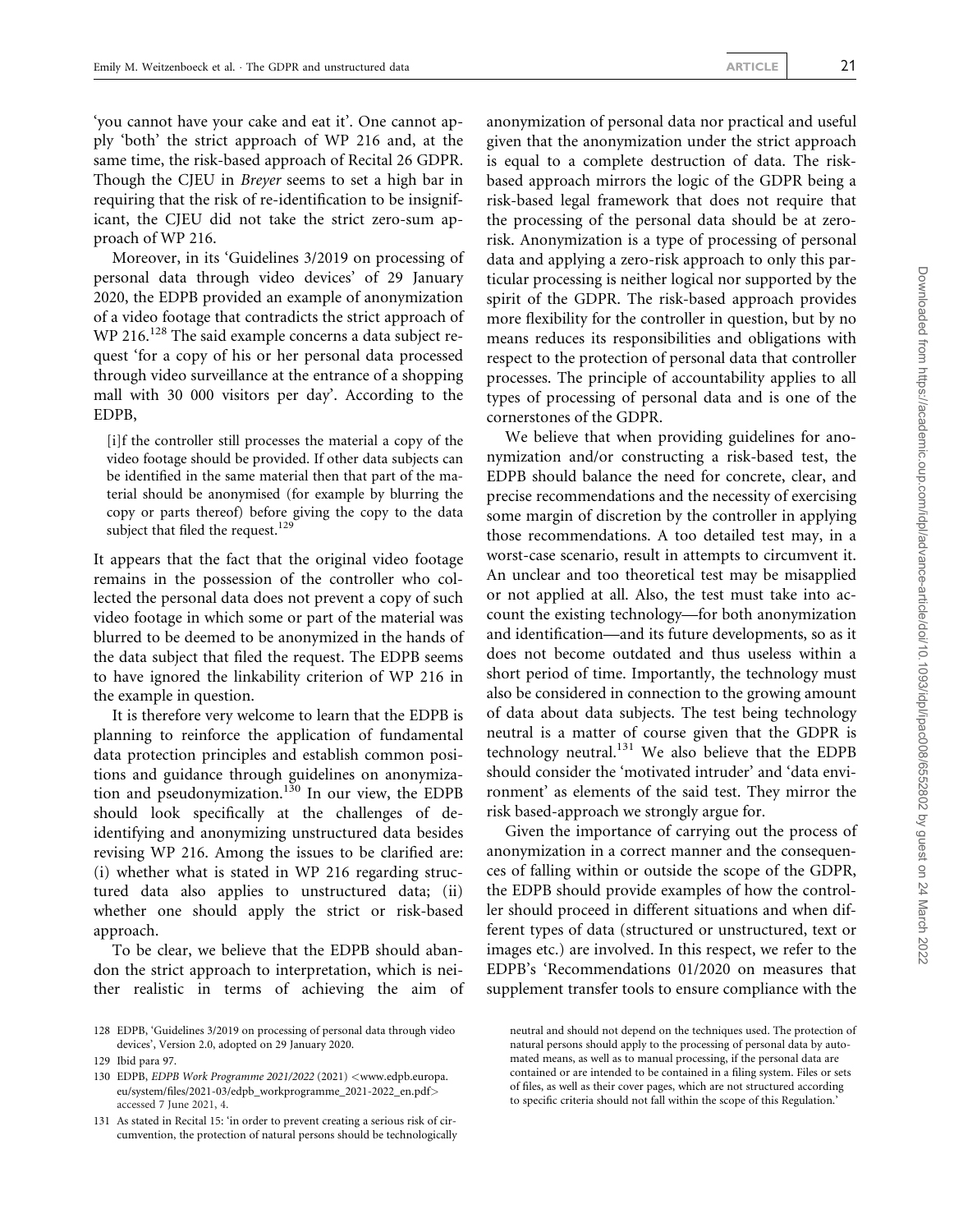EU level of protection of personal data' where Annex 2 provides useful examples of supplementary measures that may now be required to implement when personal data are transferred to third countries.132 In the case of anonymization, the abovementioned notions of 'data environment' and 'motivated intruder' require particular attention.

## Conclusion

Structured data has captured and dominated the attention of legal scholars, computer scientists, and regulators when addressing the question of anonymization. However, tables, graphs, and other structured data only form a small part of the information that is being used for machine learning and other big data applications. This article has thus sought to move beyond this tip of the iceberg data to understand how privacy requirements in the GDPR affect unstructured data such as text documents or images.

In the absence of a definition of the term 'anonymous data' in the GDPR, we examined its antithesis personal data—and the identifiability test in Recital 26 GDPR to understand what conditions must be in place for the anonymization of unstructured data. In doing so, we analysed and applied two contrasting approaches for determining identifiability that are prevalent today. The first was the risk-based approach and the second was the strict approach in the Article 29 Working Party's Opinion on Anonymization Techniques (WP 216).

In our view, both approaches accord with a textual reading of the GDPR. However, we argue that in light of the CJEU's developing jurisprudence (especially the Breyer case) and the use of other legal methods commonly employed by the CJEU—context and teleology when literal approaches are inconclusive, a risk-based approach is clearly preferable. This becomes especially clear given the teleological preference for interpretation that does not lead to draconian and absurd consequences. Through two case studies, we illustrated the challenges encountered when trying to anonymize unstructured datasets according to the strict approach. We show that, while the risk-based approach offers a more nuanced test consistent with the purposes of the GDPR, the strict approach of WP 216 makes anonymization of unstructured data virtually impossible as long as the original data continues to exist.

To be sure, we are clear that a risk-based approach is far from a 'free for all'. In many cases, the application of this test can result in requirements for anonymization that are very strict. We underline this contextual variance in application in our discussion of temporality: improving computational methods of re-identification can make the application of a risk-based approach stricter over time if there is not a corresponding improvement in technologies to resist re-identification. Nonetheless, in our view, a risk-approach remains a preferred interpretation that better balances the different objectives of the GDPR and ensures internal coherence in the interpretation of its provisions. A risk-based approach that takes account of the context, environment and threats surrounding the data $133$  is more in line with the riskbased approach of the GDPR and CJEU jurisprudence.

At the time of writing, the EDPB has embraced seemingly both the risk-based and strict approach, providing little clarity to the situation. However, it is positive that the EDPB has signalled that it is planning to reinforce the application of fundamental data protection principles and establish common positions and guidance through guidelines on anonymization and pseudonymization. We hope it will abandon the strict approach as well as engage with the question of unstructured data. In particular, the EDPB should provide examples of how the controller should proceed in different situations and when different types of data (structured or unstructured, text or images etc.) are involved. If the EDPB opts to retain the strict approach in respect of structured data, as well as to apply it to unstructured data, then perhaps it is time to acknowledge that EU data protection legislation has really become 'the law of everything' and redirect its focus on providing guidance on different risk profiles rather than on anonymization techniques.<sup>134</sup>

## Acknowledgement

We would like to thank Luca Tosoni for his comments on an earlier version of this article. We would also like to thank the following research assistants at the Faculty of Law, University of Oslo, for carrying out the anonymization exercise for the first case study: Isak Falch Alsos, Saba Abadhar, Sigurd Teofanovic, Vilde Katrin Lervik, Sarah Kristin Geisler, Louise Øverås Nilsen, Marlena Zaczek, Ole Martin Moen, Nina Stærnes, Rose Monrad, Selina Ovat and Alexandra Kleinitz Schultz.

<sup>132</sup> See <[https://edpb.europa.eu/system/files/2021-06/edpb\\_recommenda](https://edpb.europa.eu/system/files/2021-06/edpb_recommendations_202001vo.2.0_supplementarymeasurestransferstools_en.pdf) [tions\\_202001vo.2.0\\_supplementarymeasurestransferstools\\_en.pdf](https://edpb.europa.eu/system/files/2021-06/edpb_recommendations_202001vo.2.0_supplementarymeasurestransferstools_en.pdf)> accessed 5 August 2021.

<sup>133</sup> See, in particular, the section 'The risk-based approach'.

<sup>134</sup> See Purtova (n 28). See also Mike Hintze, 'Viewing the GDPR through a De-identification Lens: A Tool for Compliance, Clarification, and Consistency' (2017) 8(1) International Data Privacy Law 86.